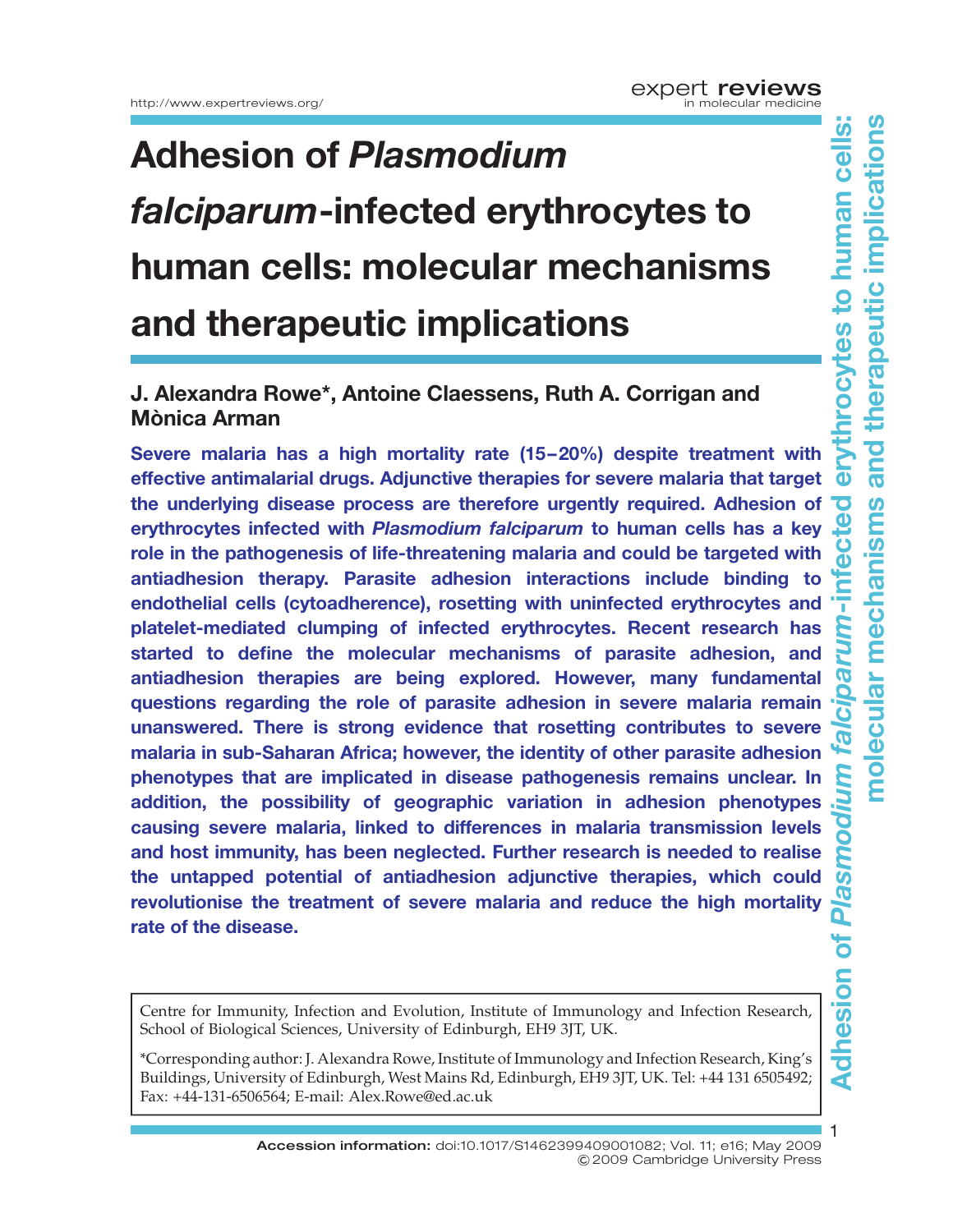## expert reviews

http://www.expertreviews.org/

Plasmodium falciparum is the causative agent of human falciparum malaria and is responsible for a huge burden of global mortality and morbidity (Ref. 1). The parasite has a complex life cycle involving both human and mosquito hosts (Fig. 1), and despite more than a century of research, has proven recalcitrant to control and eradication measures. The clinical features of malaria occur during the blood stage of infection, when the parasite grows and



Figure 1. Life cycle of Plasmodium falciparum. When an infected female Anopheles mosquito takes a blood meal, sporozoite forms of P. falciparum are injected into the human skin. The sporozoites migrate into the bloodstream and then invade liver cells. The parasite grows and divides within liver cells for 8–10 days, then daughter cells called merozoites are released from the liver into the bloodstream, where they rapidly invade erythrocytes. Merozoites subsequently develop into ring-stage, pigmented-trophozoite-stage and schizontstage parasites within the infected erythrocyte. P. falciparum-infected erythrocytes express parasite-derived adhesion molecules on their surface, resulting in sequestration of pigmented-trophozoite and schizont stages in the microvasculature. The asexual intraerythrocytic cycle lasts for 48 hours, and is completed by the formation and release of new merozoites that will re-invade uninfected erythrocytes. It is during this asexual bloodstream cycle that the clinical symptoms of malaria (fever, chills, impaired consciousness, etc.) occur. During the asexual cycle, some of the parasite cells develop into male and female sexual stages called gametocytes that are taken up by feeding female mosquitoes. The gametocytes are fertilised and undergo further development in the mosquito, resulting in the presence of sporozoites in the mosquito salivary glands, ready to infect another human host.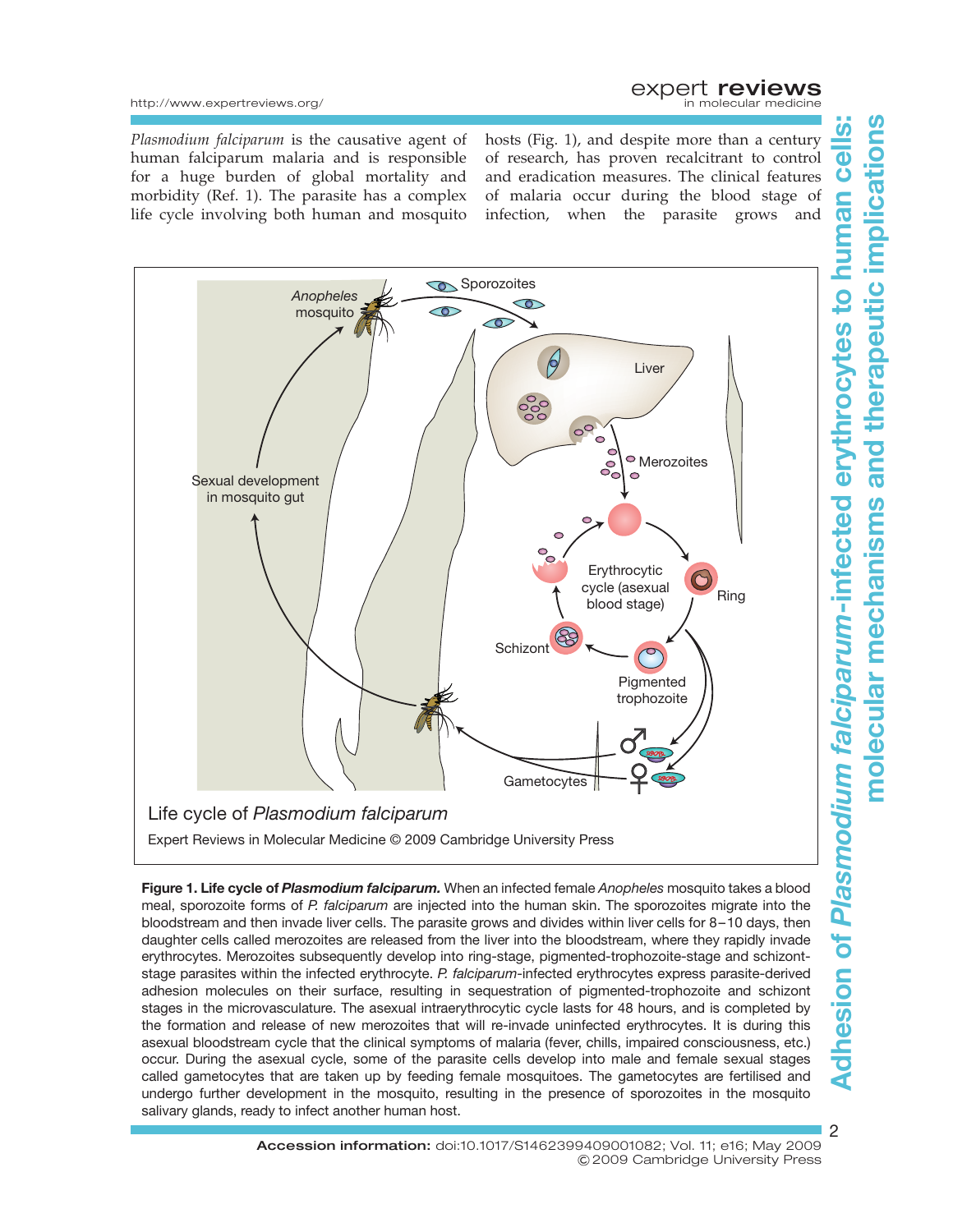multiplies within the human host erythrocytes (Fig. 1). The presence of the parasite and the resulting host inflammatory responses lead to high fevers and associated 'flu'-like symptoms. In 1–2% of infections a life-threatening illness develops, characterised by various clinical features, including impaired consciousness, coma, difficulty breathing, severe anaemia and multi-organ failure (Refs 2, 3). These clinical manifestations of severe malaria are thought to occur because of a combination of a high parasite burden and the sequestration of mature P. falciparum-infected erythrocytes (IEs) in microvascular beds throughout the body (Ref. 4). The sequestered mass of IEs leads to microvascular obstruction (Refs 5, 6), metabolic disturbances, such as acidosis (Ref. 7), and release of damaging inflammatory mediators (Refs 8, 9), which can combine to cause severe disease and death of the human host. Sequestration is thought to benefit the parasite by allowing it to avoid the host's normal splenic clearance mechanisms that remove aged or damaged erythrocytes (Ref. 10).

#### The importance of Plasmodium falciparum adhesion Three major types of Plasmodium falciparum adhesion

Sequestration occurs because parasite-derived adhesins expressed on the surface of mature-IEs bind to receptors on human cells. Three major types of IE adhesion have been described (Fig. 2): (1) cytoadherence to endothelial cells (often referred to simply as cytoadherence or cytoadhesion) (Ref. 11); (2) rosetting with uninfected erythrocytes (Ref. 12); and (3) interactions with platelets that can lead to clumping of IEs in vitro (platelet-mediated clumping) (Ref. 13).

An additional specialised form of adhesion occurs during malaria in pregnancy, in which IEs adhere to syncytiotrophoblasts to bring about placental sequestration (Ref. 14). The molecular mechanisms of placental sequestration and the drive to develop a vaccine to prevent malaria in pregnancy are covered elsewhere (Refs 15, 16, 17) and are not discussed here. IEs are also known to bind to a variety of immune system cells, which has important immunological consequences. These immunological interactions are considered briefly below; however, the review focuses

mainly on the first three major types of adhesion, and considers progress in elucidating the molecular mechanisms of adhesion and the therapeutic implications of understanding these important host–parasite interactions.

#### Which adhesion phenotypes are important in the pathogenesis of severe malaria?

An important prerequisite for the development of new treatments is an understanding of how different types of adhesion contribute to malaria pathogenesis. All P. falciparum isolates sequester, yet not all infections lead to lifethreatening disease. So, are all types of parasite adhesion equally damaging? Or is lifethreatening malaria linked to specific binding phenotypes that can target IEs to vital organs such as the brain, or cause particularly severe microvascular obstruction? There are, as yet, no definitive answers to these crucial questions. However, current data suggest that there might be geographic variation in the association between adhesion phenotypes and severe disease (discussed further below).

Discovering which parasite adhesion phenotypes contribute to life-threatening malaria has proved difficult because there is no animal model that reflects the pathogenesis of human malaria. Researchers have therefore used two approaches to investigate parasite adhesion phenotypes in relation to disease severity. The first compares the binding properties of field isolates derived from blood samples of patients with different clinical forms of malaria. Binding of IEs is assessed in static or flow assays using purified host receptors bound to plastic dishes, cell lines, fluorescently labelled receptors or receptor-coated beads. The aim of these studies is to identify parasite adhesion phenotypes that occur at high frequency (or show high levels of binding) in isolates from patients with severe malaria, but are rare (or show low levels of binding) in isolates from patients with uncomplicated disease. A positive correlation between a parasite adhesion phenotype and severe disease supports a role for that phenotype in pathogenesis. A negative result does not, however, prove the phenotype is unimportant, because the assays might not adequately reflect adhesion in vivo. A second approach has been to use human genetic studies to investigate whether receptor polymorphisms that reduce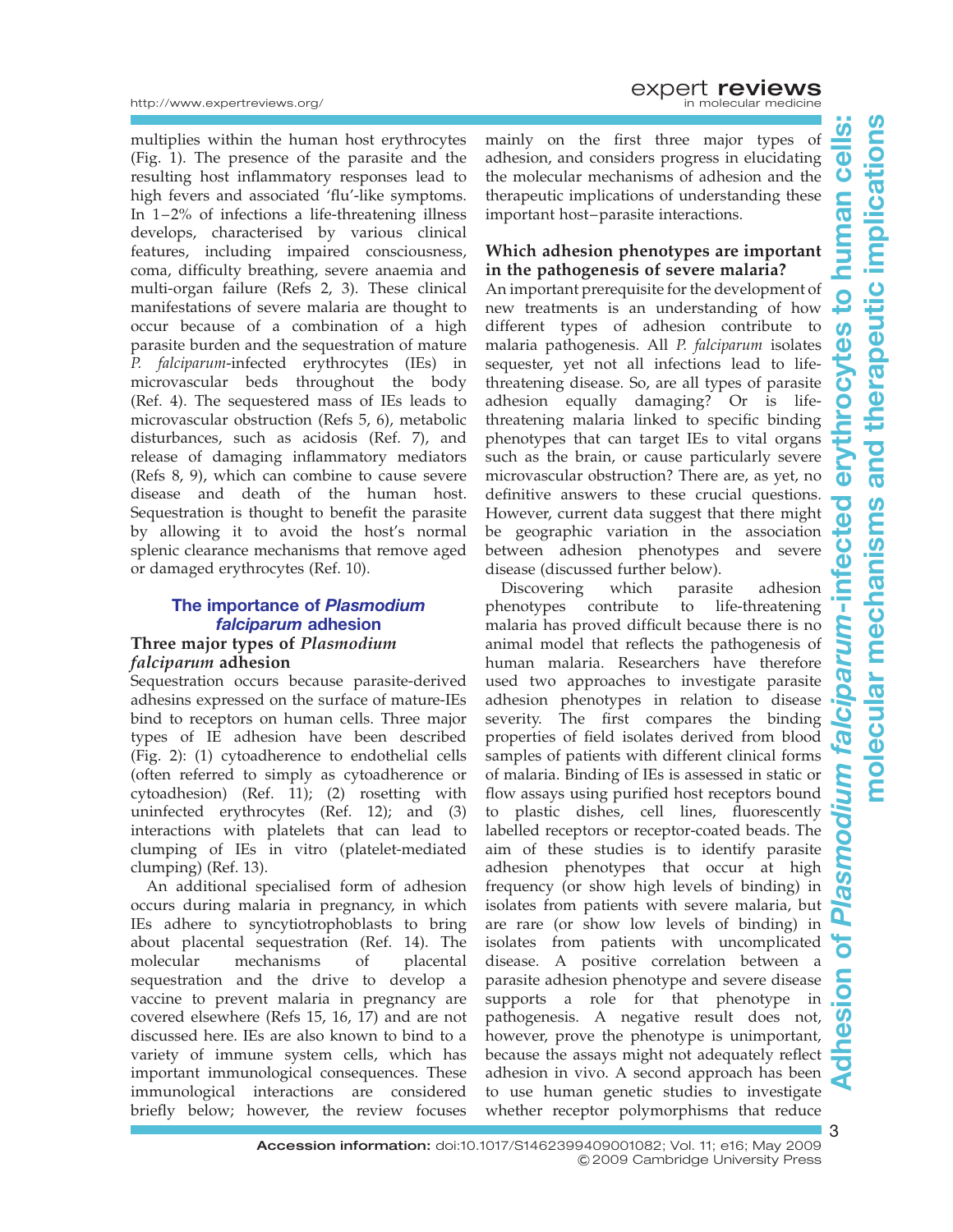http://www.expertreviews.org/

parasite adhesion confer protection against severe malaria. The rationale for these studies is that if an adhesion phenotype is directly involved in causing life-threatening malaria, then any human receptor polymorphism that reduces or abolishes parasite adhesion should confer protection against severe disease and death. Examples of both types of study are given below. Geographic variation in pathogenic mechanisms linked to malaria transmission intensity and host immunity

There are distinct patterns of severe malaria in different parts of the world linked to differences in malaria transmission intensity. For example, in South East Asia, where transmission is generally low, severe malaria affects all age



Figure 2. Adhesion of Plasmodium falciparum-infected erythrocytes to human cells. (See next page for legend.)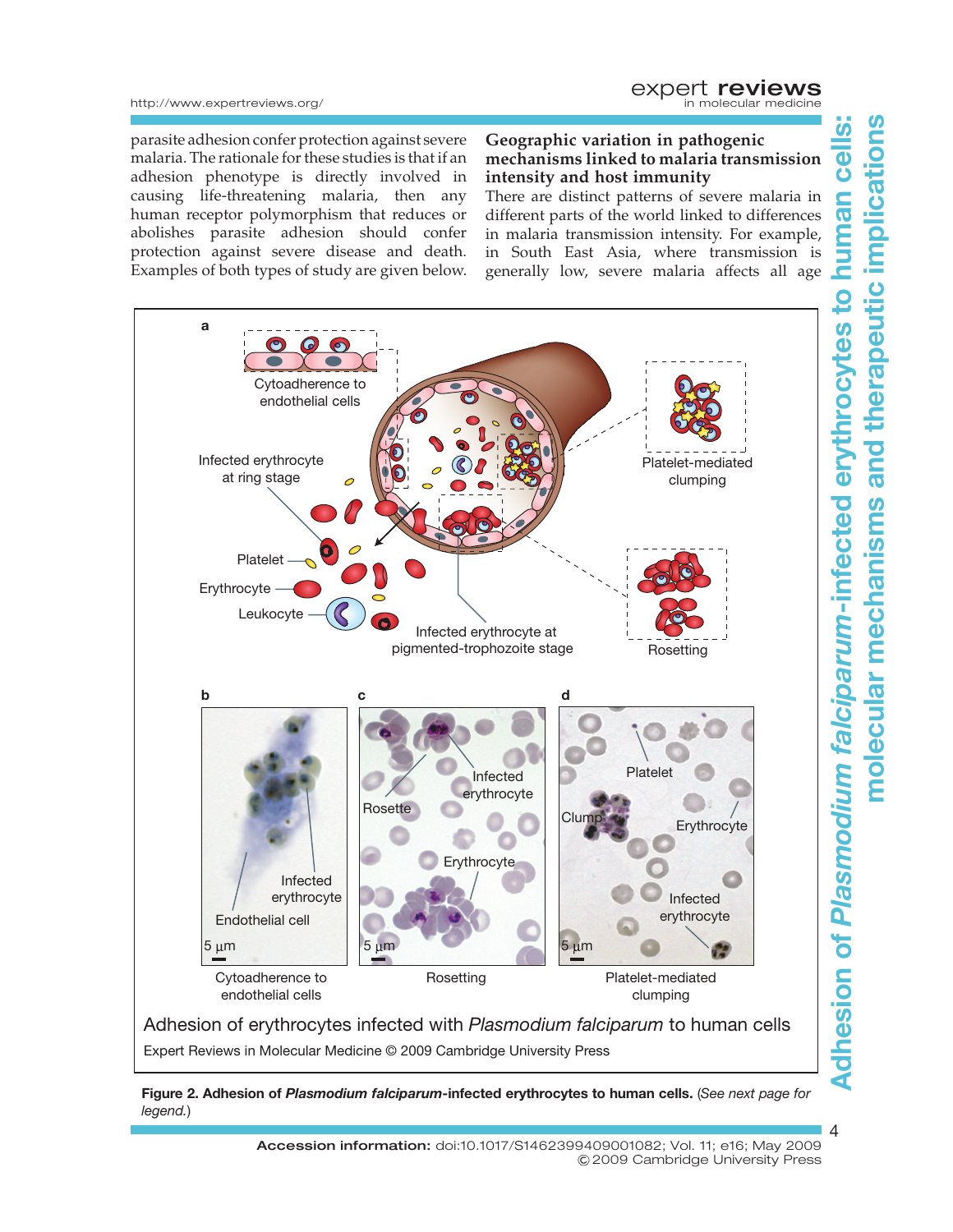#### http://www.expertreviews.org/

Figure 2. Adhesion of Plasmodium falciparum-infected erythrocytes to human cells. (Legend; See previous page for figure) (a) Schematic representation of the adhesion properties of P. falciparum-infected erythrocytes to different host cells. Erythrocytes infected with mature forms of P. falciparum parasites (pigmented trophozoites and schizonts) have the ability to bind to a range of host cells, such as endothelium, uninfected erythrocytes (rosetting) and platelets (platelet-mediated clumping). The adhesion of infected erythrocytes to endothelial cells leads to their sequestration in the microvasculature of various organs and tissues such as heart, lung, brain, muscle and adipose tissue. As a result, only erythrocytes carrying young ring forms of the parasite are detected in human peripheral blood samples. Although cytoadherence and sequestration of mature infected erythrocytes in the microvasculature occur in all infections, several specific adhesive phenotypes have been associated with severe pathological outcomes of malaria, such as the formation of rosettes and the adhesion of infected erythrocytes to brain endothelium. Rosetting and platelet-mediated clumping are phenotypes that are displayed by some but not all P. falciparum isolates in vitro. In vivo, it is thought that the formation of rosettes and clumps will be accompanied by adhesion to endothelial cells and sequestration in the microcapillaries (Ref. 115). (b) Cytoadherence of infected erythrocytes to in-vitro-cultured brain endothelial cells, visualised by light microscopy after Giemsa staining. (c) Rosettes detected in in vitro P. falciparum cultures, observed after preparation of Giemsa-stained thin smears and light microscopy. (d) Platelet-mediated clumps of infected erythrocytes formed after in vitro co-incubation of parasite cultures with platelets, observed by Giemsa-stained thin smears and light microscopy.

groups and commonly presents as multiorgan failure (including renal and hepatic failure, pulmonary oedema and impaired consciousness) (Ref. 18). Individuals suffering from severe malaria in SE Asia usually have had few, if any, previous malaria infections. Conversely, in sub-Saharan Africa, transmission levels tend to be higher and more stable, and severe malaria is mainly a disease of children under 5 years that presents as impaired consciousness, severe anaemia or respiratory distress (Ref. 2). In sub-Saharan Africa, patients suffering from severe malaria are likely to have had multiple previous P. falciparum infections (Ref. 19). The distinct clinical features of severe malaria in different parts of the world are probably age-related, because a recent study from a low-transmission area in Asia shows that age has a large effect on presenting syndromes, with seizures, respiratory distress and anaemia being more common in children, whereas renal and hepatic failure are more commonly seen in adults (Ref. 3).

It remains unclear to what extent the different levels of host immunity to malaria that occur under different transmission intensities influences host–parasite interactions. The possibility that parasite phenotypes contributing to severe disease might differ in distinct geographical regions related to transmission intensity has received little attention, but is supported by recent research. In SE Asia, a high parasite multiplication rate in vitro and the ability of parasites to invade erythrocytes nonselectively are linked to severe

disease (Refs 20, 21), whereas these factors are not associated with disease severity in Africa (Ref. 22). There is a direct link between total parasite burden and risk of severe malaria and death in SE Asia (Refs 23, 24), whereas the relationship is less clear in sub-Saharan Africa, where some children tolerate extremely high parasitaemia without developing severe clinical complications (Refs 2, 25). In terms of adhesion phenotypes, rosetting is associated with severe malaria in African children (Refs 13, 22, 26, 27, 28, 29, 30, 31, 32, 33), but is not associated with malaria severity in SE Asia (Refs 34, 35, 36, 37). The possible reasons why different parasite properties are linked to severe malaria in different regions are discussed further below. In addition, because of the potential geographic variation in parasite adhesion phenotypes underlying severe malaria, we discuss studies from areas with unstable or low transmission (usually SE Asia) separately to studies from areas with stable or moderate–high transmission (sub-Saharan Africa or Papua New Guinea).

#### Molecular mechanisms of P. falciparum adhesion

In 1995, the cloning of the var genes encoding the variant surface antigen family P. falciparum erythrocyte membrane protein 1 (PfEMP1) provided essential groundwork for research into the molecular basis of adhesion in falciparum malaria (Refs 38, 39, 40). PfEMP1 variants are expressed on the surface of IEs and are responsible for at least some of the adhesive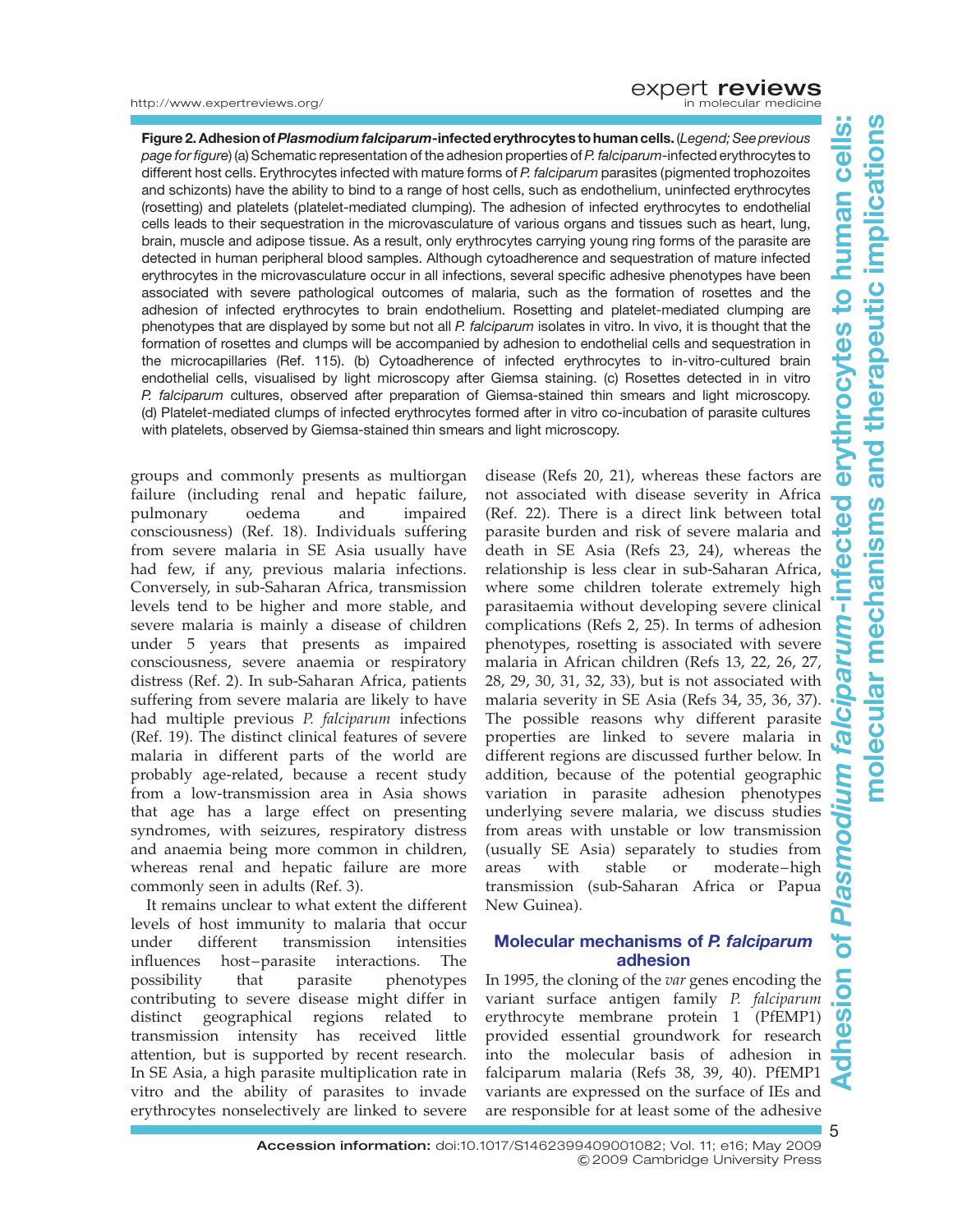

## expert **reviews**<br>in molecular medicine





infected erythrocyte

Expert Reviews in Molecular Medicine © 2009 Cambridge University Press

Figure 3. Schematic representation of a parasite-derived Plasmodium falciparum erythrocyte membrane protein 1 (PfEMP1) variant on the surface of an infected erythrocyte. PfEMP1 is a family of proteins encoded by vargenes that are transported and expressed on the surface of infected erythrocytes during the mature stages of the intraerythrocytic cycle (pigmented trophozoite and schizont). There are approximately 60 var genes per parasite genome, which encode 60 different variants of PfEMP1; however, only one particular variant of PfEMP1 is expressed per cell at any given time. Switching of var gene expression allows the parasite to modify the antigenic and functional properties of infected erythrocytes, thereby evading immunity and altering adhesion capabilities. The extracellular region of PfEMP1 has an N-terminal segment (NTS) followed by several cysteine-rich domains known as DBL (duffy-binding-like) and CIDR (cystein-rich interdomain regions) that can be classified into distinct types based upon sequence similarity. There are six DBL types,  $(\alpha, \beta, \gamma, \delta, \varepsilon)$ and X) and three CIDR types ( $\alpha$ ,  $\beta$  and  $\gamma$ ). The number, location and type of DBL and CIDR domains vary among PfEMP1 variants, and this variable domain composition and extensive sequence polymorphism is thought to provide great flexibility in binding properties. To date, the binding domains for several host receptors, such as CD36, complement receptor 1 and ICAM1, have been mapped to individual DBL and CIDR domains. This diagram shows a hypothetical model of a PfEMP1 variant. TM, transmembrane region.

properties of IEs. Other parasite-derived variant antigens are also present on the IE surface, such as RIFINs (Ref. 41) and STEVORs (Ref. 42), and have the potential to be involved in adhesion; however, the function of these proteins remains unknown. Var genes encode PfEMP1 variants containing extracellular regions consisting of tandemly arranged cysteine-rich domains called

duffy-binding-like (DBL), cysteine-rich interdomain regions (CIDR) and C2 domains (Ref. 43) (Fig. 3). Var genes can be divided into three major groups (A, B and C) on the basis of conserved upstream regions, and these groupings have functional and clinical significance (Refs 44, 45, 46). The role of PfEMP1 in different types of adhesion is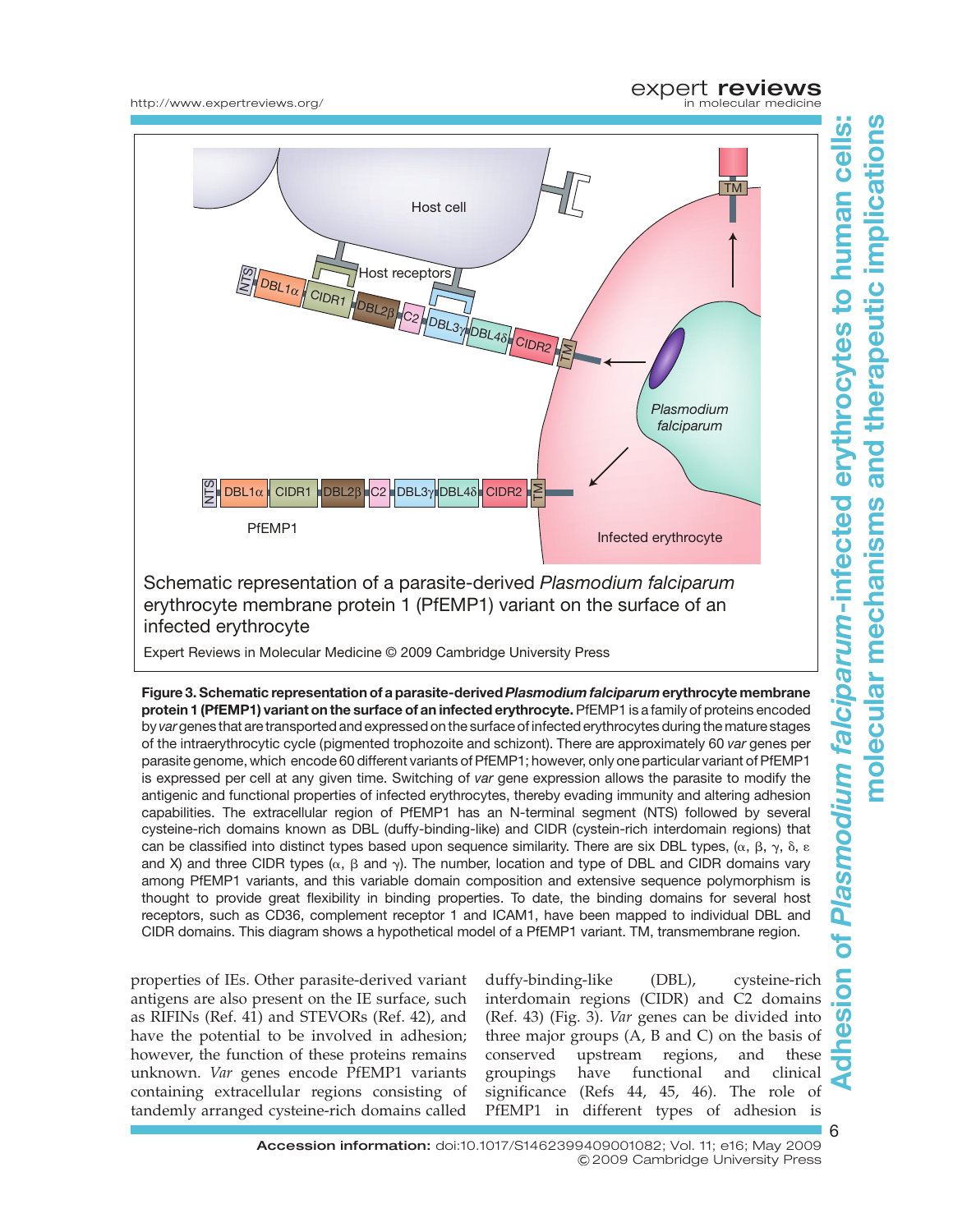7

outlined below, and the structure, functions and diversity of the var gene family are described in more detail in several recent reviews (Refs 47, 48, 49). It is important to appreciate that although each IE is thought to express only one PfEMP1 variant at a time (out of a repertoire of approximately 60 per parasite genome), switching of var gene expression can occur at each new asexual blood stage cycle, giving rise to antigenic variation in malaria (Ref. 50). A switch to an antigenically distinct PfEMP1 variant might result in a switch to a new adhesion phenotype (Ref. 50). The adhesion properties of parasite isolates are therefore not fixed, but can change in subsequent cycles as PfEMP1 expression changes. An individual isolate could express a virulence-associated adhesion phenotype, such as rosetting, in one host, but after transmission to a new host might express a different predominant PfEMP1 variant with a less-damaging adhesion phenotype. The factors that determine which var gene is selected for transcription in each IE are currently unclear. The capacity for phenotypic switching provides an extra level of complexity for researchers studying parasite adhesion properties, and studies using longterm parasite cultures in vitro often require regular selection procedures to maintain the phenotype under investigation.

For each P. falciparum adhesion phenotype, a summary is given below describing what is known about the molecular basis of adhesion, including information on the host receptor, the parasite ligand and the role of the adhesion phenotype in the pathogenesis of severe malaria.

#### Molecular mechanisms of infected erythrocyte adherence to endothelial cells

The ability of IEs to bind to microvascular endothelial cells and become sequestered from the peripheral blood was described postmortem studies of patients who died from falciparum malaria in the 1890s (Ref. 51). Since then, cytoadherence has received considerable attention, and although much has been learned, many major questions remain unanswered. P. falciparum IEs have been shown to have the potential for binding to a diverse array of endothelial receptors (Table 1). Evidence for many of these interactions is based on a single, or small number of publications, and only

**EXPETT reviews** 

CD36 and intracellular adhesion molecule 1 (ICAM1) have been studied in detail. The neglect of this important area is surprising, as is the fact that it remains unclear which, if any, of these receptors has a pivotal role in the most life-threatening forms of malaria. Each receptor is considered individually below; however, it is important to remember that in vivo, multiple receptors might combine to promote adhesion to endothelial cells (Refs 52, 53). In particular, receptors that promote rolling adhesion [such as ICAM1, vascular cell adhesion molecule 1 (VCAM1) and P-selectin] might act synergistically with static adhesion receptors such as CD36 to enhance the overall degree of sequestration in vivo (Refs 54, 55, 56).

#### CD36

IEs bind to the scavenger receptor CD36 (Refs 57, 58), which is expressed on endothelial and epithelial cells, macrophages, monocytes, platelets, erythrocyte precursors and adipocytes (Ref. 59). Blocking studies using monoclonal antibodies (Ref. 60) and peptides (Ref. 61) suggest that the binding site for P. falciparum involves amino acids 139-184 of CD36, although involvement of other regions has not been exluded.

The parasite ligands for CD36 binding are PfEMP1 variants (Refs 38, 62) encoded by two major subtypes of var genes (Group B and C) (Ref. 44). The Group B and C var genes comprise approximately 50 of the average repertoire of 60 var genes per parasite genome (Ref. 48). Various PfEMP1 variants have been shown to bind CD36 via the most N-terminal CIDR domain (Refs 63, 64, 65) (Fig. 3), and the structure of this region has been determined (Ref. 66).

CD36 binding is a property of almost all **ISB** P. falciparum isolates derived from malaria patients (Ref. 30); however, the role of CD36 in malaria pathogenesis remains uncertain (Ref. 67). Studies in Africa have found no difference in CD36-binding ability between parasite isolates from severe and uncomplicated malaria patients (Refs 30, 68, 69, 70), and human genetic studies of CD36-deficient malaria patients have shown conflicting (but mostly negative) results (Table 1). On balance, current evidence does not support a major role for CD36 in severe malaria in sub-Saharan Africa (Table 1).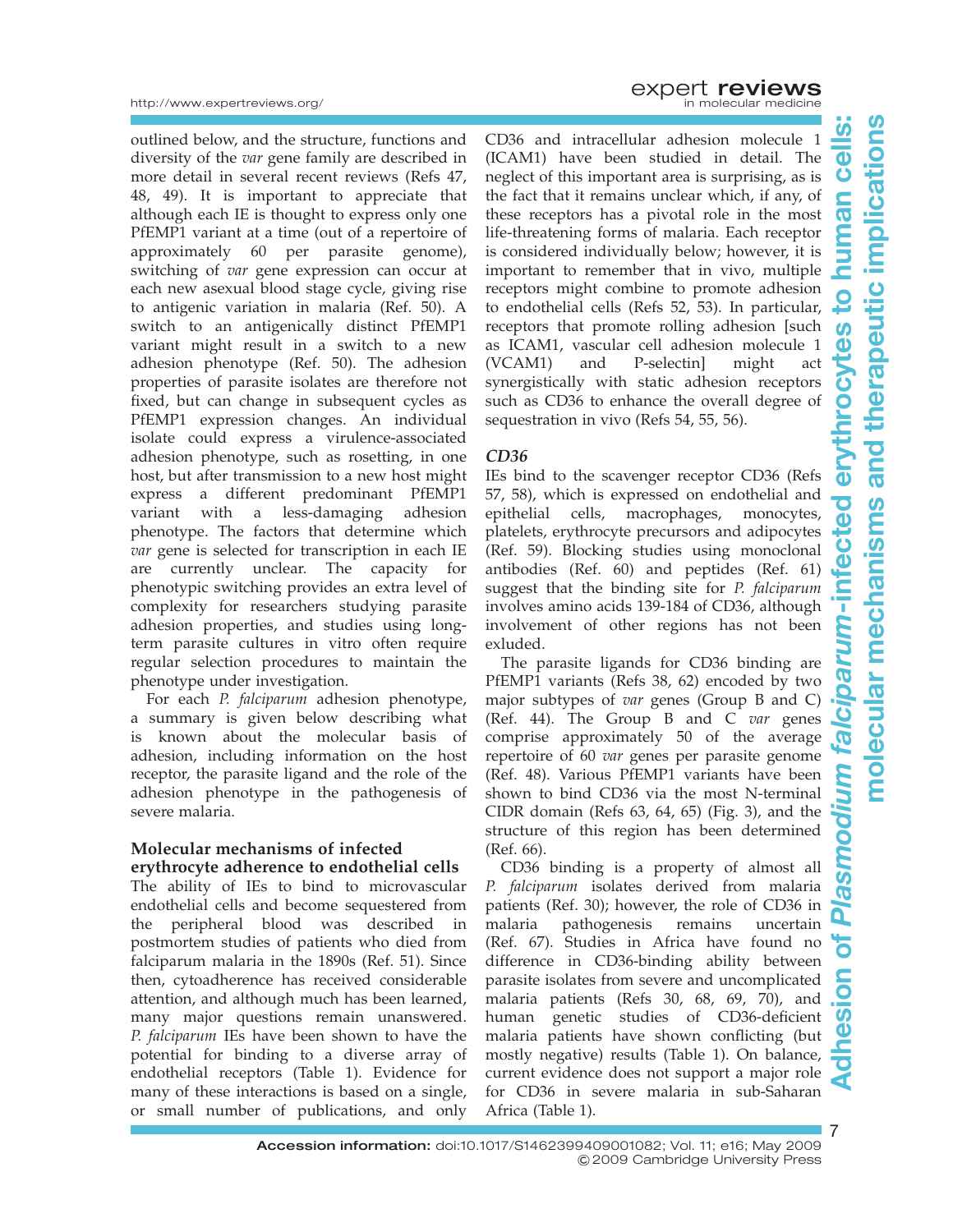| Table 1. Summary of known receptors for P. falciparum adhesion |                                                                                                                                                                                                                                      |                                                                                                       |  |  |
|----------------------------------------------------------------|--------------------------------------------------------------------------------------------------------------------------------------------------------------------------------------------------------------------------------------|-------------------------------------------------------------------------------------------------------|--|--|
| Receptor                                                       | Phenotype associated with<br>severe disease? <sup>a</sup>                                                                                                                                                                            | <b>Human polymorphisms</b><br>protect? <sup>a</sup>                                                   |  |  |
| Receptors for endothelial cell cytoadherence                   |                                                                                                                                                                                                                                      |                                                                                                       |  |  |
| CD <sub>36</sub>                                               | Africa: No (Refs 30, 46, 68, 69, 70)<br>Asia: Yes (Refs 71, 72); No (Ref. 35)                                                                                                                                                        | Africa: No (Refs 214, 215, 216); Yes<br>(Ref. 217)<br>Asia: Yes (Ref. 73)                             |  |  |
| ICAM1 (CD54)                                                   | Africa: No (Refs 30, 69, 70)<br>Asia: No (Refs 35, 72)                                                                                                                                                                               | Africa: No (Refs 84, 216, 218, 219,<br>220); Yes (Ref. 221)<br>Asia: ND <sup>b</sup>                  |  |  |
| P-selectin (CD62P)                                             | ND                                                                                                                                                                                                                                   | <b>ND</b>                                                                                             |  |  |
| Thrombospondin                                                 | Africa: No (Ref. 32)<br>Asia: ND                                                                                                                                                                                                     | ND.                                                                                                   |  |  |
| PECAM1 (CD31)                                                  | Africa: No (Refs 30, 32)                                                                                                                                                                                                             | Africa: No (Ref. 96)                                                                                  |  |  |
|                                                                | Asia: ND                                                                                                                                                                                                                             | Asia: No (Ref. 97)                                                                                    |  |  |
| E-selectin (CD62E)                                             | Africa: No (Ref. 30)<br>Asia: No (Ref. 35)                                                                                                                                                                                           | ND.                                                                                                   |  |  |
| VCAM1 (CD106)                                                  | Africa: No (Ref. 30)<br>Asia: No (Ref. 35)                                                                                                                                                                                           | ND.                                                                                                   |  |  |
| Heparan sulphate                                               | Africa: Yes (Ref. 32)<br>Asia: ND                                                                                                                                                                                                    | ND                                                                                                    |  |  |
| Fractalkine                                                    | ND                                                                                                                                                                                                                                   | ND.                                                                                                   |  |  |
| Integrin $\alpha$ v $\beta$ 3                                  | <b>ND</b>                                                                                                                                                                                                                            | <b>ND</b>                                                                                             |  |  |
| Fibronectin                                                    | ND.                                                                                                                                                                                                                                  | ND.                                                                                                   |  |  |
| NCAM (CD56)                                                    | <b>ND</b>                                                                                                                                                                                                                            | ND.                                                                                                   |  |  |
| gC1qR/HABP1/p32                                                | <b>ND</b>                                                                                                                                                                                                                            | ND                                                                                                    |  |  |
| Rosetting receptors on uninfected erythrocytes <sup>c</sup>    |                                                                                                                                                                                                                                      |                                                                                                       |  |  |
| Rosetting                                                      | Africa: Yes (Refs 13, 22, 26, 27, 28, 29,<br>30, 31, 32, 33); No (Ref. 69)<br>Asia: No (Refs 34, 35, 36, 37)                                                                                                                         |                                                                                                       |  |  |
| Complement receptor 1                                          | <b>ND</b>                                                                                                                                                                                                                            | Papua New Guinea: Yes (Ref. 127)<br>Africa: Yes (Ref. 223); No (Ref. 224)<br>Asia: No (Refs 128, 129) |  |  |
| A and B blood group<br>sugars                                  | ND                                                                                                                                                                                                                                   | Africa: Yes (Refs 133, 134)<br>Asia: Yes (Ref. 135)                                                   |  |  |
| Heparan-sulphate-like<br>molecules                             | <b>ND</b>                                                                                                                                                                                                                            | <b>ND</b>                                                                                             |  |  |
| Clumping receptors on platelets <sup>c</sup>                   |                                                                                                                                                                                                                                      |                                                                                                       |  |  |
| Platelet-mediated<br>clumping                                  | Africa: Yes (Refs 13, 141);<br>No (Ref. 142)<br>Asia: Yes (Ref. 37)                                                                                                                                                                  |                                                                                                       |  |  |
| CD <sub>36</sub>                                               | <b>ND</b>                                                                                                                                                                                                                            | See above                                                                                             |  |  |
| gC1qR/HABP1/p32                                                | <b>ND</b>                                                                                                                                                                                                                            | <b>ND</b>                                                                                             |  |  |
| P-selectin                                                     | <b>ND</b>                                                                                                                                                                                                                            | <b>ND</b>                                                                                             |  |  |
|                                                                | <sup>a</sup> Owing to different clinical and epidemiological features of severe malaria in regions of varying malaria<br>transmission, studies have been separated into 'Africa' and 'Papua New Guinea' indicating stable, moderate- |                                                                                                       |  |  |

transmission, studies have been separated into 'Africa' and 'Papua New Guinea' indicating stable, moderatehigh transmission areas where severe malaria affects young children and substantial immunity develops in the population, or 'Asia' indicating unstable or low transmission areas where severe malaria affects nonimmune individuals of all age groups.

<sup>b</sup>ND, not done.

<sup>c</sup>Subphenotypes of rosetting and clumping involving individual receptors have not been examined for their relationship with disease severity.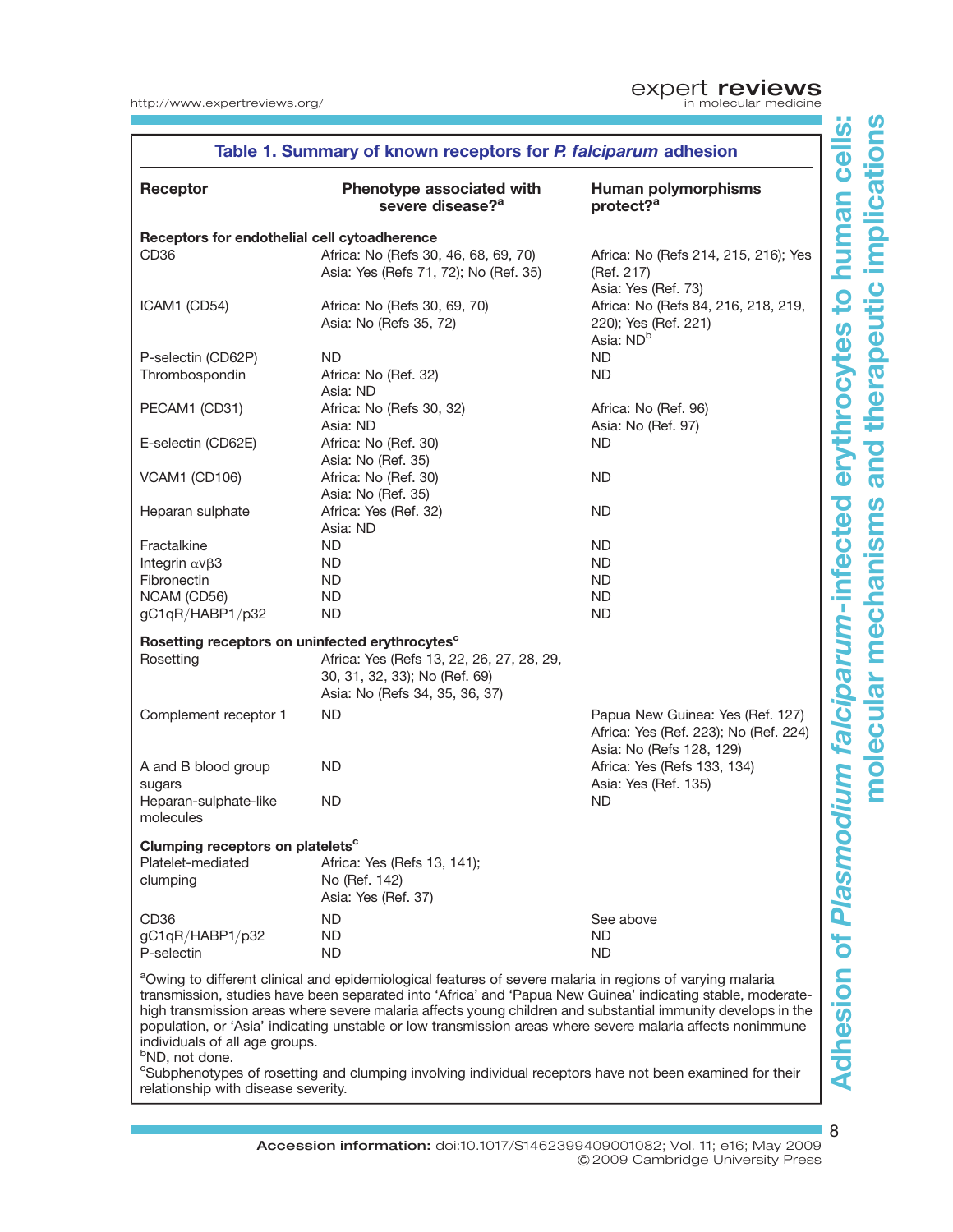In Thailand, two small studies showed a significant positive correlation between CD36 binding and severe malaria (Refs 71, 72), but this was not confirmed in a third study (Ref. 35). Only one human genetics study on CD36 polymorphisms and malaria in SE Asia has been reported, and this showed that CD36 deficiency protected against cerebral malaria (Ref. 73). Therefore CD36 might have a role in severe malaria in SE Asia, but further studies would be valuable.

#### ICAM1

ICAM1 (CD54) is a member of the immunoglobulin superfamily expressed on endothelial cells and leukocytes. Binding of IEs to ICAM1 causes rolling and static adhesion (Refs 74, 75), and ICAM1 might act synergistically with CD36 to enhance static adhesion (Refs 53, 54). The IE-binding site on ICAM1 has been mapped and localises to the opposite face of ICAM1 to that used by its natural ligand LFA-1 (Refs 76, 77, 78). The binding sites for several distinct P. falciparum strains were shown to be overlapping, but not identical (Refs 76, 77, 78).

The parasite ligands for ICAM1 binding are members of the PfEMP1 family that contain a distinct pair of domains found only in a subset of PfEMP1 variants (DBLB-C2 domains) (Refs 79, 80, 81). Using a genome-wide approach, it was shown that only some PfEMP1 variants containing the DBLb-C2 domain pair are able to bind to ICAM1, and that the ICAM1 binding variants are all encoded by Group B var genes (Ref. 82).

As with CD36 binding, the pathophysiological significance of ICAM1 binding is unclear. Field-isolate studies have found no statistically significant association between ICAM1 binding and severe malaria in Africa (Refs 30, 69, 70), although increased binding was seen in isolates from patients with clinical malaria (severe and uncomplicated) compared with asymptomatic individuals (Ref. 30). An ICAM1 polymorphism that reduces IE binding to ICAM1 under flow conditions (Ref. 83) occurs at high frequency in African populations (Ref. 84). However, human genetic studies show that this ICAM1 polymorphism does not protect against severe malaria in sub-Saharan Africa (Table 1), but does protect

against nonmalarial febrile illness in infants (Ref. 85).

In Asia, ICAM1 binding is not associated with severe malaria in field-isolate studies (Refs 35, 72), and ICAM1 polymorphisms have not been studied. However, histological studies have shown that IEs and ICAM1 colocalise in the brains of patients who died from cerebral malaria (Ref. 86). ICAM1 is widely upregulated on microvascular endothelial cells in the presence of cytokines, such as tumour necrosis factor- $\alpha$  (TNF- $\alpha$ ), which reach high levels in severe malaria (Ref. 87). Therefore it is plausible that ICAM1-mediated cytoadherence has the potential to contribute to sequestration throughout the body during severe malaria.

#### P-selectin

P-selectin (CD62P) is a glycoprotein that is expressed on activated platelets and endothelial cells and is important for leukocyte trafficking. It mediates rolling of IEs on endothelial cells and facilitates adhesion to CD36 in field isolates from Thailand (Refs 54, 56, 88). The parasite-binding site on P-selectin has not been mapped, although it is known that antibodies that inhibit interactions between P-selectin and leukocytes do not affect P. falciparum binding (Ref. 56).

The parasite ligand for P-selectin binding is thought to be PfEMP1, because purified PfEMP1 can bind to P-selectin in vitro (Ref. 89). Specific PfEMP1 variants and binding domains for P-selectin have not yet been identified, and the role of P-selectin in severe malaria is unknown (Table 1).

#### Thrombospondin

Thrombospondin (TSP) is an adhesive glycoprotein released into plasma in response to platelet activation by thrombin. It was the first molecule identified as a receptor for P. falciparum cytoadherence (Ref. 90), although since then, it has received relatively little attention. IEs bind to purified TSP in static assays (Refs 32, 90) and bind to endothelial cells via TSP under flow conditions (Ref. 91). IEs are thought to bind to the Type 3 repeat regions of TSP (Ref. 92).

The parasite ligand for TSP is controversial, with PfEMP1 (Ref. 62), red-cell-derived phosphatidylserine (a membrane phospholipid) (Ref. 93) and altered Band 3 protein (Ref. 92) as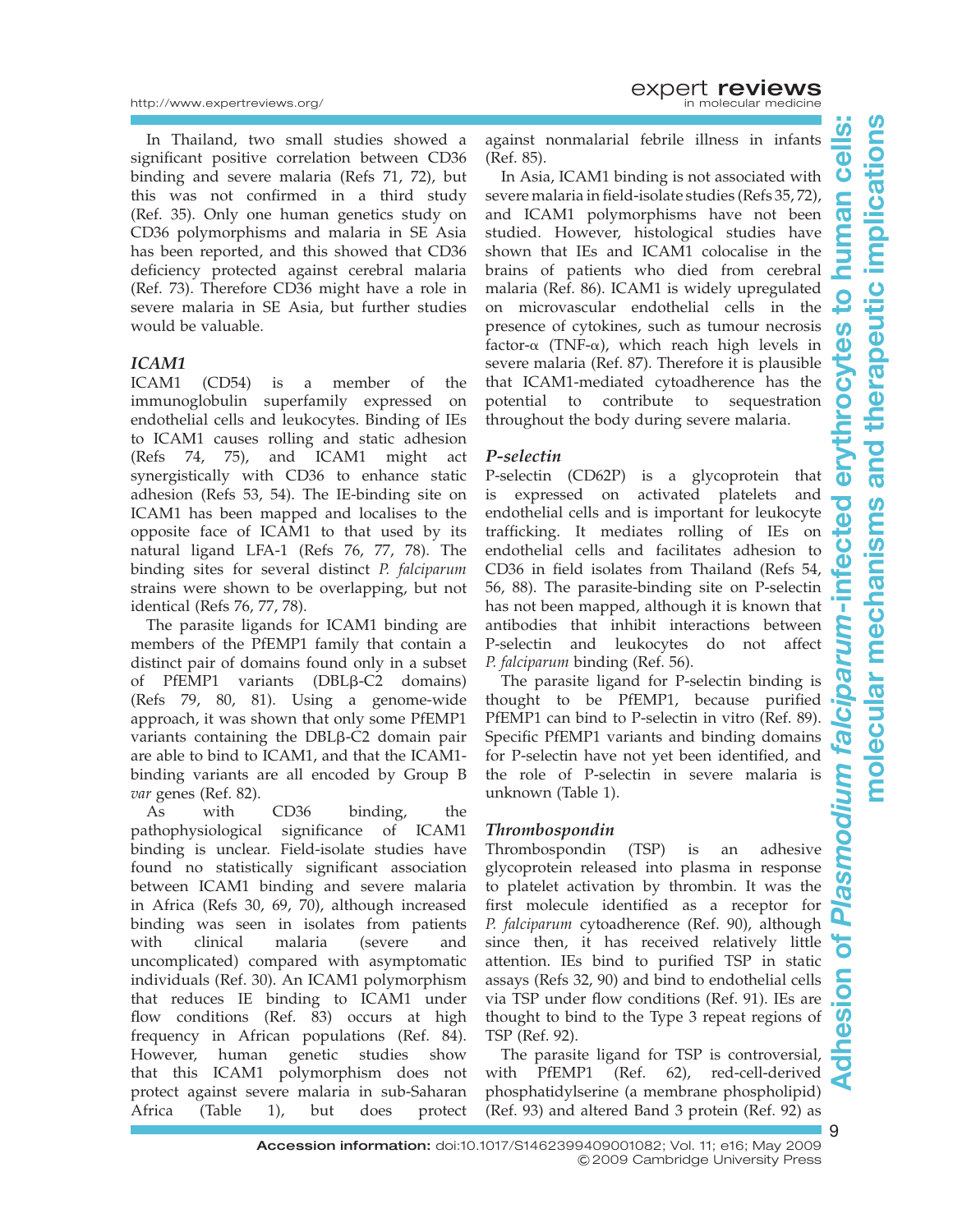possible candidates. No specific PfEMP1 variants or domains have yet been shown to bind TSP.

Only one study has examined the association of TSP binding with severe malaria, and it was found that although most Kenyan field isolates adhered well to TSP in a static assay, there was no correlation with disease severity (Ref. 32). Whether TSP polymorphisms affect adhesion of P. falciparum or susceptibility to severe malaria is unknown. Hence, a role for TSP binding in severe malaria is not supported by current evidence, but more research is needed to confirm this.

#### PECAM1

Platelet endothelial cell adhesion molecule 1 (PECAM1 or CD31) is widely expressed on endothelial cells, monocytes, platelets and granulocytes. P. falciparum IEs from laboratory strains (Ref. 94) and field isolates (Ref. 70) bind to PECAM1 on endothelial cells and the binding site has been mapped to the first four immunoglobulin-like domains of PECAM1 (Ref. 94). The parasite ligand for PECAM1 is thought to be PfEMP1, and both the CIDR $\alpha$  and DBL2 $\delta$  domains of a specific PfEMP1 variant have PECAM1-binding activity (Ref. 95).

Although approximately 50% of field isolates from Kenya adhered well to PECAM1 in some studies (Refs 32, 70), no significant correlation with malaria severity was found (Refs 30, 32). A high-frequency PECAM1 polymorphism did not protect against severe malaria in Kenya or Papua New Guinea (Ref. 96), whereas another PECAM1 polymorphism increased the risk of cerebral malaria in Thailand (Ref. 97).

#### E-selectin

E-selectin (CD62E) is a glycoprotein that is expressed on endothelial cells at sites of inflammation. Initial work with a P. falciparum laboratory strain showed that it was possible to select parasites for static adhesion to E-selectin (Ref. 98). The parasite-binding site on E-selectin has not been mapped and the parasite ligand is unknown. Studies using multiple Thai field isolates under flow conditions failed to detect significant tethering, rolling or static adhesion on E-selectin (Refs 35, 56). In African isolates, E-selectin binding was extremely low and not associated with disease severity (Ref. 30). The role of E-selectin in cytoadherence is thus probably minor, if any.

#### VCAM1

VCAM1 (CD106) is a member of the immunoglobulin superfamily and encodes a cell-surface sialoglycoprotein expressed by cytokine-activated endothelium. P. falciparum parasites were selected in vitro for binding to VCAM1 (Ref. 98), and field isolates from Thailand were shown to tether and roll on VCAM1, but static adhesion did not occur (Refs 35, 56). In African isolates, VCAM1 binding was extremely low and not associated with disease severity (Ref. 30). The role of VCAM1 polymorphisms in P. falciparum adhesion and susceptibility to severe malaria has not been investigated.

#### Heparan sulphate

The glyosaminoglycan heparan sulphate has been shown to mediate binding of rosetting IEs to  $\overline{\mathbf{0}}$ endothelial cells (Ref. 99) and heparansulphate-like molecules on uninfected Cte erythrocytes might have a role in rosetting (described below). It is unclear whether IE binding to heparan sulphate on endothelial cells can occur independently of rosetting, or whether all parasites that bind heparan sulphate form rosettes. Binding of heparin (a highly sulphated form of heparan sulphate produced by mast cells and used as a substitute for endothelial cell heparan sulphate) has been suggested to be dependent on N-sulphation (Ref. 100), and requires a minimal heparin fragment size of 10- or 12-mers (Refs 100, 101). The parasite ligand for heparan sulphate is PfEMP1, and the  $DBL\alpha$  domain of a specific PfEMP1 variant is able to bind heparin (Refs 95, 100, 102).

In a Kenyan field-isolate study, binding of fluorescently labelled heparin was significantly higher in isolates from patients with severe **ISE** malaria than in isolates from patients with uncomplicated disease (Ref. 32), supporting a role for heparan sulphate in severe malaria. Whether there is genetic variation in the human population affecting glycosaminoglycan synthesis that has the potential to affect eslo parasite binding and malaria susceptibility is unknown.

#### Other potential cytoadherence receptors

A number of other endothelial receptors for P. falciparum cytoadherence have been described, including fractalkine (Ref. 103),

nan cell

tes

Ō

 $\frac{1}{1}$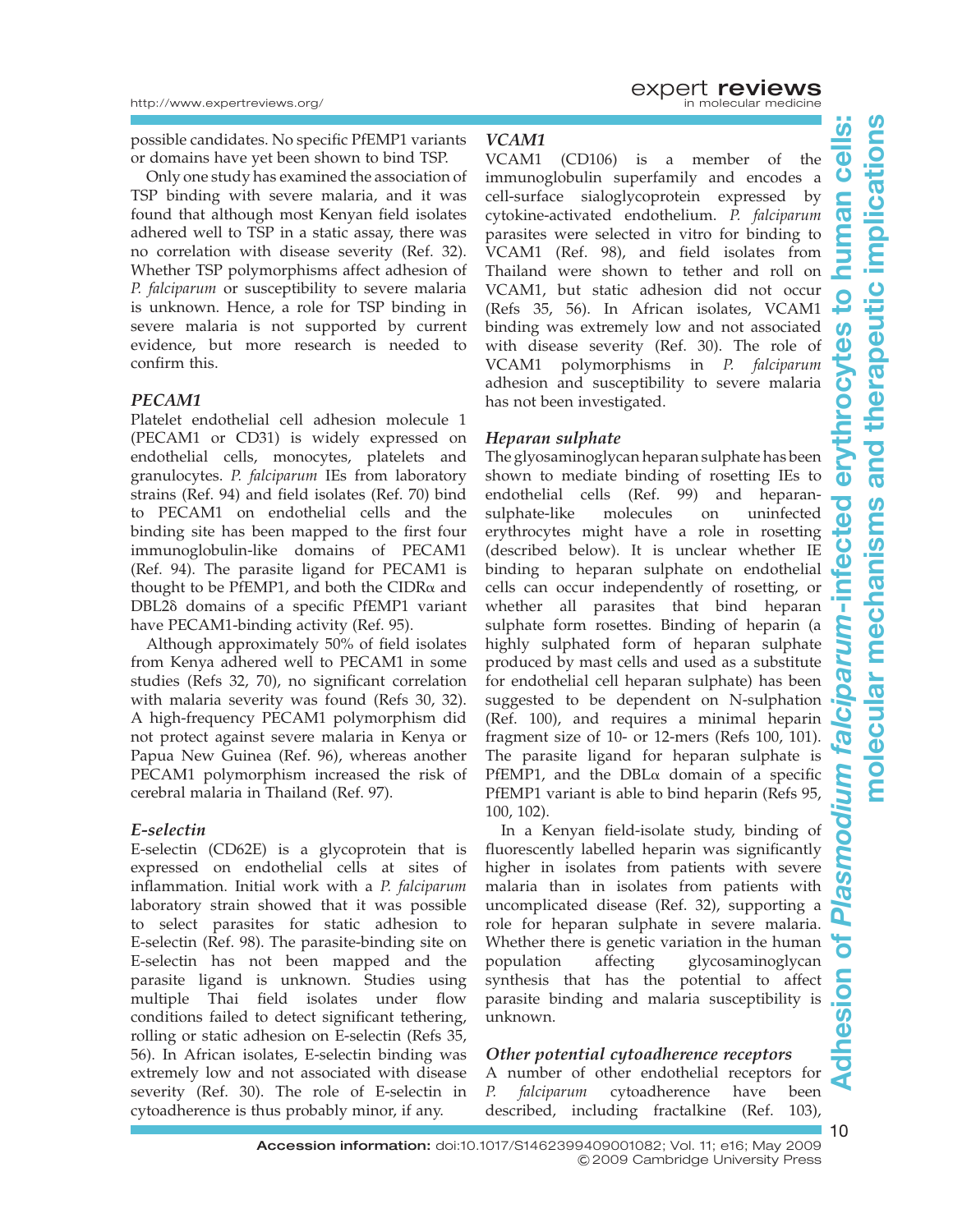integrin  $\alpha v\beta$ 3 (Ref. 104), fibronectin (Ref. 105), NCAM (Ref. 106) and gC1qR–HABP1–p32 (Ref. 107). In all cases, the P. falciparum ligand for these receptors is unknown and any role the receptors have in severe malaria has not been investigated. It is possible that clinically important receptors for P. falciparum cytoadherence remain to be identified.

#### Effects of cytoadherence on endothelial cell function

There is mounting evidence that adhesion of IEs to endothelium has adverse effects on endothelial cell function. Apoptosis of endothelial cells following interaction with IEs in vitro has been described (Ref. 108, 109). In addition, endothelial function measured by reactive vasodilation following ischaemic stress is impaired in Indonesian adults with severe malaria (Ref. 110). This endothelial dysfunction is linked to a low nitric oxide (NO) level (an important regulator of endothelial cell function) and a low plasma arginine level (the precursor for NO formation in vivo) (Refs 110, 111). NO has been shown to have an antiadhesive effect on cytoadherence in vitro by preventing upregulation of inducible cytoadherence receptors (Ref. 112). Another possible effect of IE cytoadherence to endothelial cells is to induce a procoagulant state (Ref. 113); however, the importance of coagulation in the pathogenesis of severe malaria is currently unknown.

#### Molecular mechanisms of IE rosetting

The ability of IEs to bind uninfected erythrocytes to form rosettes (Fig. 2C) (Refs 12, 114) varies between isolates, and high levels of rosetting are significantly associated with severe malaria at several sites across sub-Saharan Africa (Table 1). However, such an association between rosetting and severe disease is not seen in SE Asia (Table 1).

Rosetting parasites cause enhanced microvascular obstruction compared with isogenic cytoadherent nonrosetting parasites (Ref. 115), providing a plausible mechanism for the pathological effect of rosetting. In an ex vivo model, rosettes were disrupted by the high shear forces in the arterial side of the circulation, but in the postcapillary venules the IEs adhered to the endothelium and the uninfected erythrocytes formed rosettes on top

of the adherent cells (Ref. 115) (Fig. 2A). Therefore, rosetting and endothelial cell cytoadherence are intimately linked phenotypes, and because some erythrocyte rosetting receptors are also expressed on endothelial cells, they might have a dual role in endothelial cytoadherence and rosetting (Ref. 99) (Fig. 2).

Current evidence suggests that rosetting requires several interactions between parasite ligands (domains of PfEMP1) and receptors on uninfected erythrocytes. Three distinct receptors have been identified: complement receptor 1 (CR1) (Refs 116, 117), heparan-sulphate-like molecules (Ref. 102) and the A or B blood group antigens (Ref. 118). CD36 (present at very low levels on mature erythrocytes) is a receptor for rosetting in one laboratory strain of P. falciparum (Ref. 119), but does not seem to be important in field isolates (Ref. 117). In addition, the PfEMP1 variants that mediate rosetting are predominantly of the group A type (Refs 116, 120, 121), which do not adhere to CD36 (Ref. 44). Serum factors such as IgM natural antibodies might also have a role in rosette formation (Refs 33, 122, 123, 124). One early report that low molecular mass proteins called 'rosettins' (Ref. 125) [which are probably identical to rifins, (Ref. 41)] might be parasite ligands for rosetting has not been confirmed. Whether parasite proteins other than PfEMP1 are involved in rosetting is unknown.

#### Complement receptor 1 (CD35)

Complement receptor 1 (CR1) is a complement regulatory protein found on erythrocytes, a variety of leukocytes and follicular dendritic cells (Ref. 126). The evidence that CR1 is a rosetting receptor comes from experiments showing that CR1-deficient erythrocytes show greatly reduced rosetting, a monoclonal antibody against CR1 reverses rosetting, and soluble recombinant CR1 reverses rosetting in both laboratory strains and field isolates (Refs 116, 117). Rosetting IEs interact with the C3b-binding site on CR1 (Ref. 117). The parasite ligand for CR1-mediated rosetting is PfEMP1, with the most N-terminal domain of PfEMP1  $(DBL<sub>\alpha</sub>)$  binding to normal but not CR1-deficient red cells (Ref. 116).

Human genetic studies support a direct role for CR1-mediated rosetting in severe malaria. Human erythrocyte CR1 deficiency, which is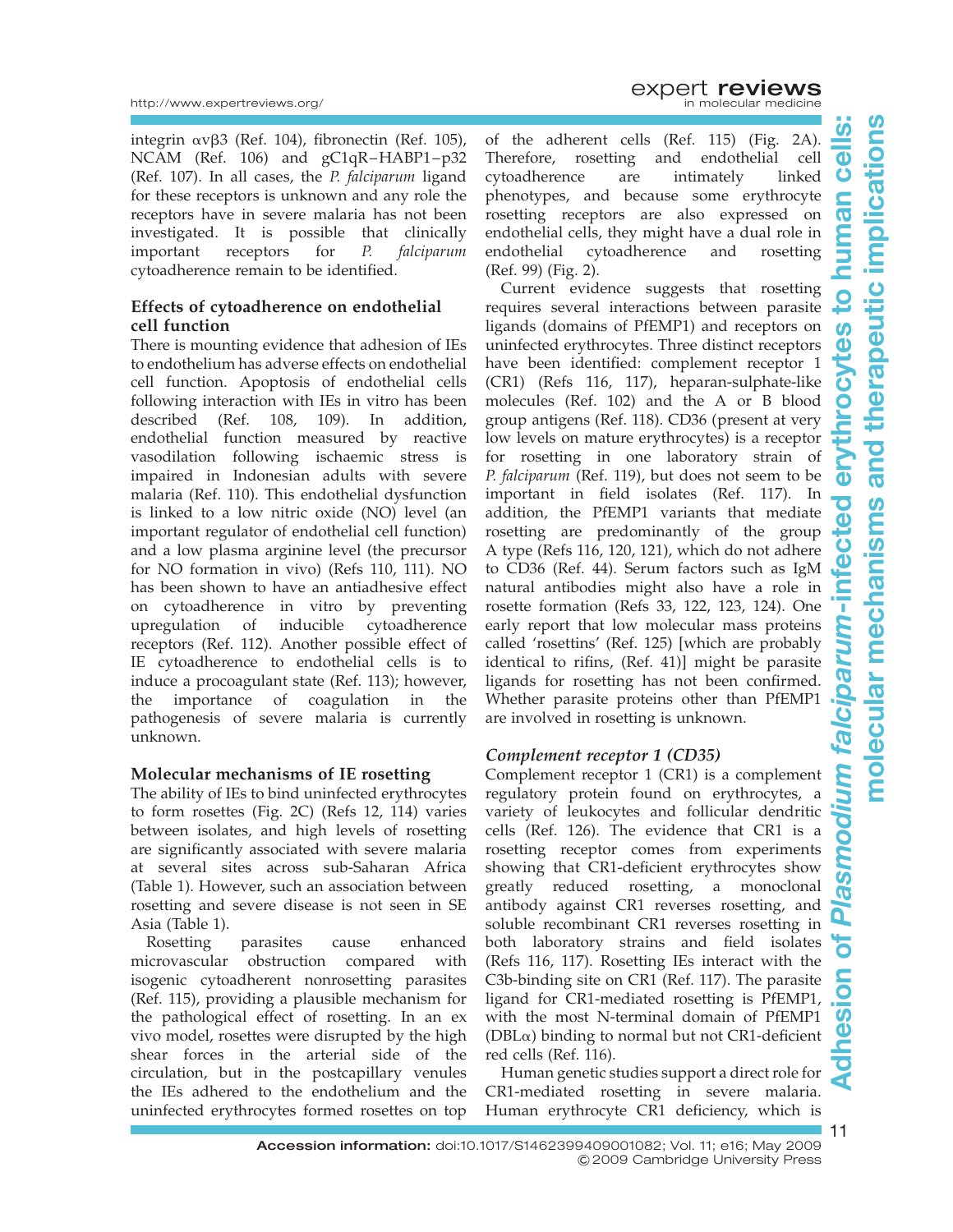#### http://www.expertreviews.org/

known to reduce rosetting (Ref. 116), occurs commonly in high malaria-transmission areas of Papua New Guinea, and confers significant protection against severe malaria, reducing the risk by about two thirds (Ref. 127). In Thailand, however, where rosetting is not associated with severe malaria, polymorphisms affecting erythrocyte CR1 levels might promote susceptibility to severe disease (Refs 128, 129), which is proposed to be due to impaired immune complex clearance (Ref. 129). Some of the Knops blood group polymorphisms, which are due to single nucleotide changes in the CR1 gene (Ref. 222), may affect malaria susceptibility (Refs 223, 224). However, further research is needed to examine this possibility.

#### A or B blood group antigens

The A and B blood group sugars are trisaccharides attached to a variety of erythrocyte glycoproteins and glycolipids, and are also found on platelets, leukocytes and endothelial cells. Every rosetting isolate has a preference for either A or B cells, and forms larger rosettes with erythrocytes of the preferred blood group (Refs 118, 130, 131). Rosetting does occur in group O cells, but the rosettes are smaller and weaker than those formed in A or B cells (Refs 131, 132). PfEMP1 is thought to bind to A and B sugars and a specific variant from a rosetting parasite clone binds to the group A trisaccharide via the  $DBL\alpha$  domain (Ref. 95). Human genetic studies support a direct role for A- and B-mediated rosetting in the pathogenesis of severe malaria, because blood group O reduces rosetting in field isolates (Refs 29, 133) and confers significant protection against severe malaria (Refs 133, 134, 135) (Table 1).

#### Heparan-sulphate-like molecules

These molecules on erythrocytes might act as rosetting receptors, because rosetting is reduced after treating red cells with an enzyme that degrades glycoasaminoglycans (Ref. 102). However, it is unclear whether erythrocytes express true glycosaminoglycans, and the exact nature of the heparan-sulphate-like molecules on erythrocytes is not yet known (Ref. 136). It has been shown that a specific PfEMP1 variant can bind to heparin (Refs 95, 100, 102), and that this interaction contributes to cytoadherence to endothelial cells (Ref. 99). It is unclear whether

**EXPERT reviews**<br>in molecular medicine

rosetting and heparan sulphate binding are independent or identical phenotypes, and further research is needed to fully characterise the role of these molecules in erythrocytes and also to determine their role in rosetting and severe malaria.

#### Molecular mechanisms of P. falciparum adhesion to platelets

P. falciparum IEs have the capacity to bind platelets and form mixed clumps in vitro, in which platelets act as bridges between the IEs (platelet-mediated clumping, Fig 2D) (Ref. 13). If clumps form in vivo, they could contribute to microvascular obstruction. Platelets might also enhance cytoadherence by acting as bridges between endothelial cells and IEs and so target sequestration to endothelial beds not expressing adhesion receptors such as CD36 (Ref. 137). P. falciparum interaction with platelets might also lead to platelet activation and release of inflammatory mediators (Ref. 138). Accumulation of platelets has been reported in the brains of children dying from cerebral malaria (Ref. 139); however, the precise role of platelets in malaria pathology remains unclear. A recent report highlights the fact that platelets can also have antiparasite effects in vivo, and are able to bind to and kill IEs (Ref. 140).

Similarly to rosetting, platelet-mediated clumping varies between parasite isolates, and a significant association of clumping with severe malaria has been reported from Kenya (Ref. 13), Thailand (Ref. 37) and Malawi (Ref. 141). However, a study in Mali found an association with high parasitaemia, but not severe disease (Ref. 142). The above field-isolate studies each used different experimental methods to assess platelet-mediated clumping, and these different conditions have a profound effect on the outcome of the assay (Ref. 143). To clarify the association between clumping and severe malaria, more field-isolate studies will be necessary using standardised techniques.

The molecular mechanisms of the interaction of P. falciparum with platelets are not fully understood; however, three platelet receptors for clumping have been identified: CD36 (Ref. 13), globular C1q receptor (gC1qR/ HABP1/p32) (Ref. 107) and P-selectin (Ref. 141). In all cases, the parasite ligands are unknown, although PfEMP1 is a likely candidate molecule.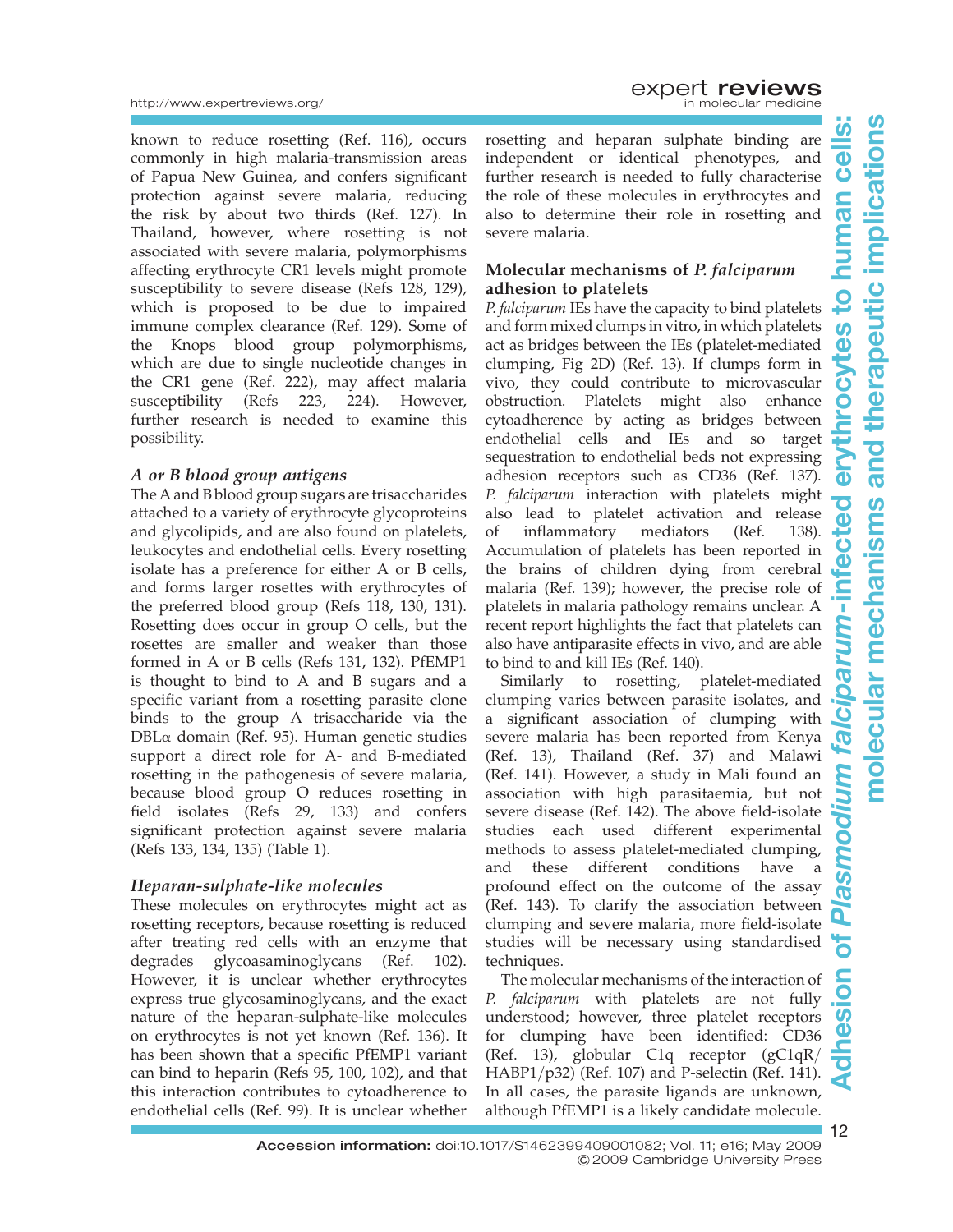#### CD36

CD36 is constitutively expressed on platelets, and was shown to have a role in clumping, because antibodies to CD36 inhibit clumping and CD36 deficient platelets do not support clumping (Ref. 13). However, although most parasite isolates bind to CD36, they do not all form clumps (Ref. 13, 50). Therefore, it seems likely that an interaction with additional platelet receptors or distinct epitopes on CD36 might differentiate parasite isolates that form plateletmediated clumps from those that bind to CD36 but do not form clumps. As described in Table 1, human genetic evidence does not support an important role for CD36-mediated adhesion in life-threatening malaria in sub-Saharan Africa, whereas further information is needed for Asia.

#### $gC1qR/HABP/p32$

gC1qR/HABP/p32 is a multifunctional protein found on activated platelets and endothelial cells, which was recently shown to act as a receptor for clumping and endothelial cell cytoadherence (Ref. 107). Antibodies to gC1qR/ HABP/p32 and soluble recombinant protein inhibit clumping in some parasite isolates (Ref. 107). The importance of this protein in clumping of clinical isolates has not yet been widely tested, nor is it known whether polymorphisms that affect binding and malaria susceptibility occur.

#### P-selectin

P-selectin is expressed on activated platelets and might have an accessory role in clumping, especially in combination with CD36 (Ref. 141); however, this has not yet been widely tested. There is currently very little evidence to determine whether P-selectin binding is important in severe malaria (Table 1).

#### Molecular mechanisms of IE interaction with cells of the immune system

Many of the receptors involved in adhesion of P. falciparum to endothelial cells, erythrocytes and platelets are also present on subsets of leukocytes, including CD36, ICAM1, NCAM (CD56), gC1qR, CR1 and the A and B blood group antigens. Therefore the potential exists for parasites to bind to leukocytes and promote immune cell activation and parasite clearance, or lead to immunomodulation and immune

evasion. A consensus on whether these interactions are beneficial or detrimental to the human host is still lacking.

Of these immune cell receptors, CD36 is the most well studied, yet it remains the most controversial. Binding of IEs to macrophage CD36 leads to phagocytosis without the production of pro-inflammatory cytokines (Ref. 144), suggesting that CD36 binding could lead to parasite clearance and so favour the host. Other evidence shows that parasite adhesion to CD36 is implicated in the impairment of human dendritic cell function and subsequent inhibition of the adaptive immune response (Refs 145, 146), and so could favour the parasite. However, recent evidence suggests that parasite adhesion to CD36 (or any other receptor) is not required for the modulation of dendritic cell function, and instead a high dose of parasitised red blood cells is sufficient to induce inhibition of dendritic cell maturation (Ref. 147).

Adhesion of malaria parasites to cells of the lymphocyte lineage has also been reported. P. falciparum IEs form large clumps with B cells in vitro, and a domain of PfEMP1 is sufficient to induce B cell proliferation through an unknown host receptor (Ref. 148). Furthermore, a direct interaction between IEs and natural killer cells is thought to be required for optimal initiation of the early inflammatory cytokine response to malaria parasites (Ref. 149). The molecular nature of this interaction remains unknown, although there is evidence against the involvement of PfEMP1 binding to CD36 or ICAM1 (Ref. 150). Indeed, PfEMP1 might actually suppress lymphocyte IFN- $\gamma$  production (Ref. 151). Interestingly, natural killer cells express the newly identified P. falciparum adhesion receptor NCAM (Ref. 106), although the significance of this in malaria host–parasite interactions is currently unknown.

Adhesion of malaria parasites to leukocytes is complex. Many known P. falciparum receptors with a potential immunomodulatory function have yet to be investigated and even for those receptors that have been studied in detail, the physiological significance of the interaction is largely unresolved. The potential dual role of CD36, both in phagocytic clearance of parasites and in immunosuppression of dendritic cells, serves as a warning that the therapeutic disruption of P. falciparum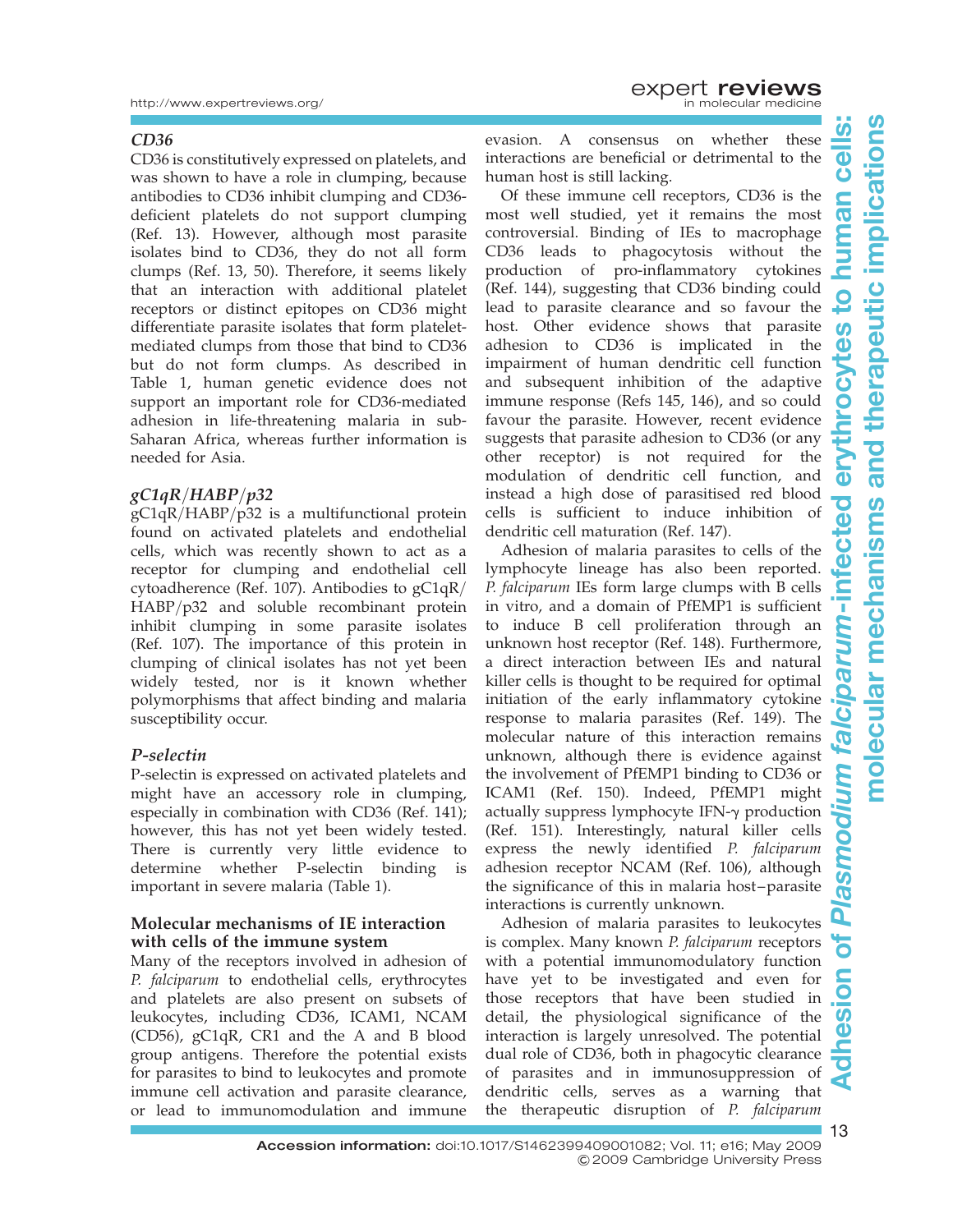adhesion could have unintended immunological consequences.

#### Clinical implications and possible therapeutic applications

#### Potential for antiadhesion therapies

The discoveries outlined above illuminate some of the adhesion interactions between P. falciparum IEs and human cells and open up the possibility of developing therapeutic interventions aimed at blocking or reversing parasite adhesion. There is good evidence that high parasite burdens and sequestration leading to microvascular obstruction are important in the development of lifethreatening malaria (Refs 5, 23, 24, 51, 152, 153), although the precise pathogenic mechanisms leading to death and the relative contributions of physical obstruction and metabolic disturbances versus local release of inflammatory mediators and vasoactive compounds continue to be debated (Refs 6, 8, 9, 154, 155, 156). The importance of organ-specific sequestration (e.g. the brain in cerebral malaria) versus the total sequestered load throughout the body, is also controversial (Ref. 157).

On the basis of current knowledge, any therapeutic intervention able to reverse adhesion of IEs has the potential to relieve microvascular obstruction and could be tested as an adjunct to standard antimalarial drugs in severely ill malaria patients. New treatments are urgently needed because the case mortality rate for severe malaria is 15–20% (Ref. 158), even in wellequipped hospitals with intensive care facilities (Ref. 159). Standard antimalarial drugs take up to 24 hours for their parasite-killing effects to occur,<br>and 85% of malaria-related deaths in 85% of malaria–related deaths in hospitalised patients occur in the 24 hour period immediately after hospital admission (Ref. 2). The superior results obtained with artemisinine derivatives over quinine as a first-line antimalarial treatment in SE Asian adults with severe malaria (Ref. 160) might be due to the faster action of artemisinine, which acts on all stages of parasite development, whereas quinine only kills schizonts and mature trophozoites (Ref. 161). Even in artemisinine-treated patients, it is plausible that a therapy that immediately relieves microvascular obstruction might be of clinical benefit. It is less clear whether therapies that are able to block further adhesion but are unable to reverse existing adhesion would be

useful, and it seems prudent to suggest that development of adhesion-reversing agents should be given priority.

Adhesion-reversing therapies are likely to be drugs, and ideally should be easy and cheap to manufacture, have minimal side effects and good stability (Ref. 162). Drugs that are already in clinical use for other diseases have an advantage in terms of development time and costs, and some of the current candidate antiadhesion therapies fall into this category. Infusions of monoclonal antibodies or peptides might also have the potential to reverse adhesion, although it seems unlikely that such interventions would be cheap enough to be widely used in developing countries with limited resources for health care. Monoclonal antibody or peptide therapies could, however, provide proof of principal to determine whether adhesion-reversal is of clinical benefit, and might be used in intensive care facilities in more affluent countries.

#### Potential for antiadhesion vaccines

Knowledge of the molecular mechanisms of parasite adhesion could be used to design vaccines aimed at raising antibodies to block adhesion and prevent sequestration. The spleen would remove nonsequestered mature IEs, and so the build-up of high parasite burdens of avidly sequestering parasites would be avoided and severe malaria prevented. The vaccine approach is problematic because of the variability of the parasite adhesion ligand PfEMP1, although initial exploratory studies are underway ( $Refs$  163, 164, 165), and some preliminary data do support the possibility that crossreactive antibodies can be active against a range of isolates (Refs 166, 167). Another problem would be the logistical difficulty and cost of testing such a vaccine, for which reduced malaria mortality would be the primary endpoint. Although challenging, the development of an adhesion-blocking vaccine would be of great value because it would have the potential to reduce deaths from malaria amongst the many people who currently do not have access to treatment in well-equipped hospitals. For this reason, even if adhesionreversing adjunctive therapies to be used in hospitals can be developed, research into adhesion-blocking vaccines should also proceed, although the possibility that blood-stage vaccines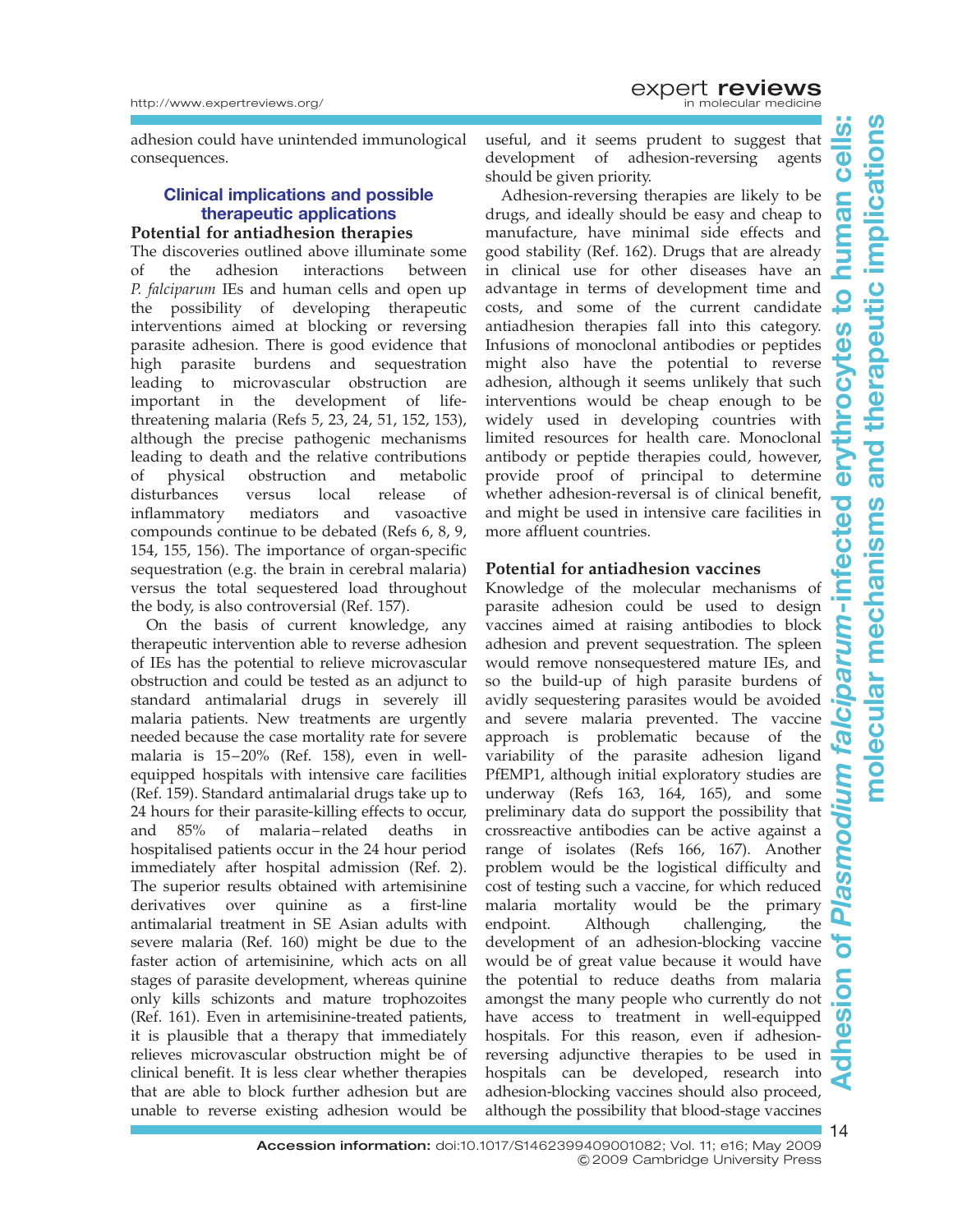could drive the evolution of parasite virulence should be considered (Ref. 168).

#### Current antiadhesion drugs under investigation

Drugs that are currently under investigation for their potential as antiadhesion adjunctive therapies are summarised in Table 2.

#### Drugs to inhibit or reverse CD36 binding Levamisole

Levamisole is an alkaline phosphatase inhibitor that is used as an antihelminth drug in humans. Recent research showed that endothelial CD36 is constitutively phosphorylated and that interaction with IEs leads to phosphatase activity to remove the phosphate group at Thr92 of CD36 (Refs 169, 170).

Dephosphorylated CD36 has a higher affinity for IEs under flow conditions than phosphorylated CD36 does, and inhibition of phosphatase activity using levamisole leads to a twofold reduction in IE binding in vitro (Ref. 170). A randomised clinical trial of Thai patients with uncomplicated malaria (12 treated with levamisole and 9 controls) showed that levamisole, used as an adjunctive therapy with quinine and doxycycline, resulted in increased numbers of early–mid trophozoites in the peripheral blood (Ref. 171). It was suggested that levamisole prevented the sequestration of these parasites as they matured from ring stages following treatment. There was no evidence for a reversal of adhesion of existing mature sequestered forms, and schizonts were not seen in the peripheral blood (although it is

| Table 2. Current candidate drugs for antiadhesion adjunctive therapy of severe malaria |                                                                                            |                                                               |                              |  |
|----------------------------------------------------------------------------------------|--------------------------------------------------------------------------------------------|---------------------------------------------------------------|------------------------------|--|
| <b>Drug</b>                                                                            | <b>Rationale for use</b>                                                                   | <b>Other comments</b>                                         | <b>Clinical trials</b>       |  |
| Levamisole                                                                             | Blocks cytoadherence to CD36<br>(Refs 169, 170)                                            | Does not reverse<br>adhesion                                  | Ref. 171                     |  |
| N-acetylcysteine                                                                       | Reverses cytoadherence to CD36<br>(Ref. 172)<br>Reverses red-cell rigidity (Ref. 174)      | May suppress<br>artemisinine action<br>(Ref. 177)             | Ref. 176<br>Ref. 175         |  |
| Recombinant<br>PfEMP1                                                                  | Reverses cytoadherence to CD36<br>(Refs 178, 179)                                          |                                                               | ND <sup>a</sup>              |  |
| (+)Epigalloyl-<br>catechin-gallate                                                     | Blocks cytoadherence to ICAM1<br>(Ref. 180)                                                | Does not reverse<br>adhesion                                  | ND.                          |  |
| L-arginine                                                                             | Reverses endothelial dysfunction<br>(Ref. 110)                                             |                                                               | (Refs 110, 186,<br>187, 188) |  |
| Fasudil                                                                                | Prevents apoptosis in endothelial<br>cells and restores endothelial<br>function (Ref. 189) |                                                               | <b>ND</b>                    |  |
| Heparin derivatives                                                                    | Reverses rosetting (Refs 190, 193)                                                         | Active against a subset of<br>parasite isolates<br>(Ref. 190) | <b>ND</b>                    |  |
| Curdlan sulphate                                                                       | Reverses rosetting (Ref. 194)                                                              | Active against a broad<br>range of isolates<br>(Ref. 194)     | (Ref. 196)                   |  |
| Soluble<br>complement<br>receptor 1                                                    | Reverses rosetting (Ref. 117)                                                              | Active against a subset of<br>parasite isolates<br>(Ref. 116) | <b>ND</b>                    |  |
| <sup>a</sup> Not done.                                                                 |                                                                                            |                                                               |                              |  |

# molecular mechanisms and therapeutic implicationsand therapeutic implications Adhesion of Plasmodium falciparum-infected erythrocytes to human cells: ഗ  $\overline{\bullet}$ Ŏ an  $\overline{\mathbf{C}}$ tes ပြ  $\overline{\mathbf{0}}$ **Adhesion of Plasmodium falciparum-infected** molecular mechanisms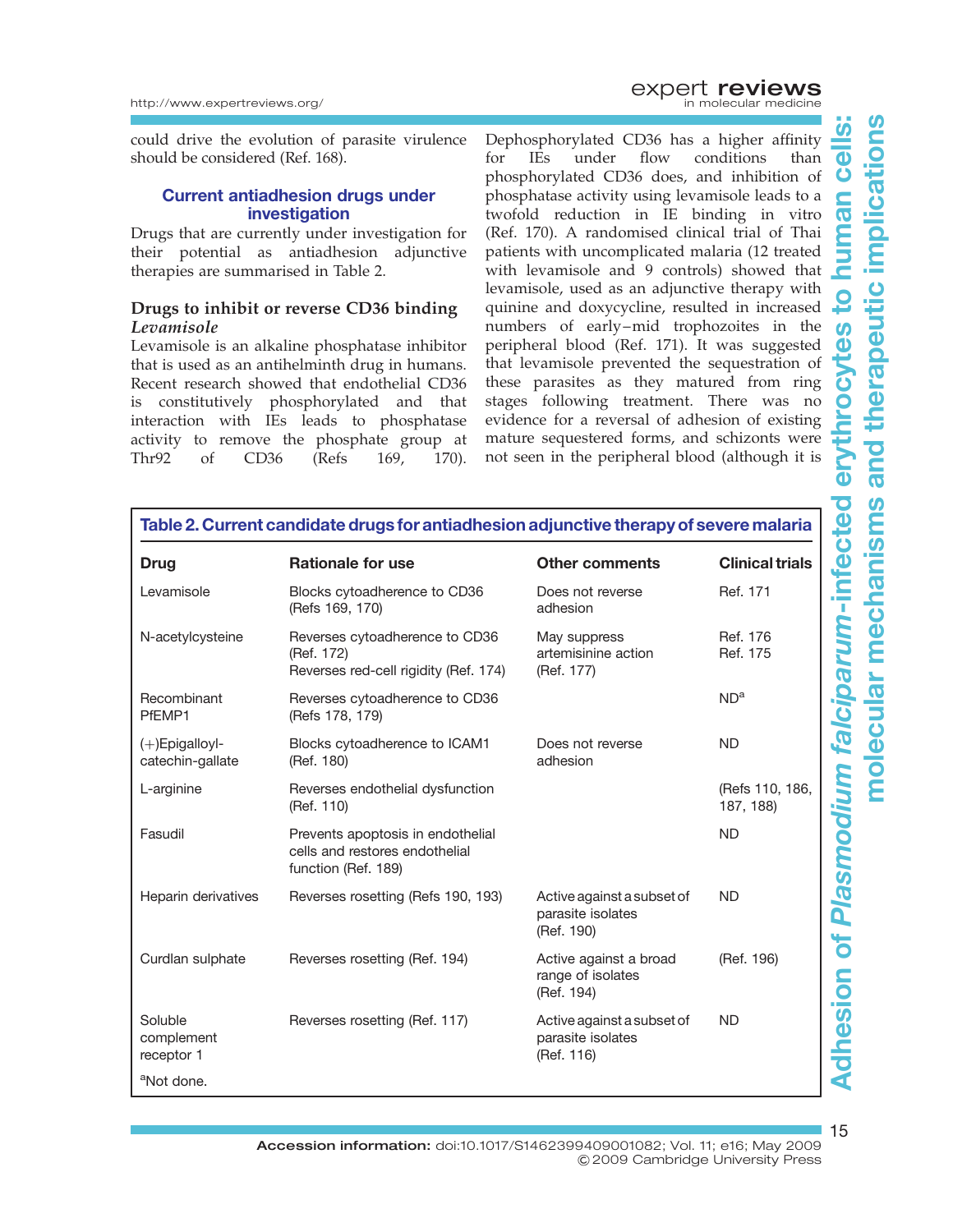possible that schizonts were released but were immediately cleared by the spleen). Further trials are awaited to determine whether levamisole will be of clinical benefit.

#### N-acetylcysteine

N-acetylcysteine (NAC) is an antioxidant drug that is widely used in humans for the treatment of paracetamol (acetaminophen) overdose. In vitro studies showed that IE binding to CD36 was reversed by 72–83% in the presence of NAC (Ref. 172). Further rationale for the use of NAC comes from the suggestion that NAC can reverse the erythrocyte rigidity, which is a characteristic feature of severe malaria (Refs 173, 174) and might be a contributory factor to microvascular obstruction and pathogenesis (Ref. 6). A pilot study of NAC in Thai severe malaria patients found that serum lactate levels (a strong predictor of mortality in severe malaria) normalised significantly faster in 15 patients treated with NAC plus quinine, compared with 15 controls treated with quinine alone (Ref. 175). Another study showed that NAC was safe for use in Thai patients treated with artesunate (Ref. 176). Despite these encouraging preliminary results, a large randomised clinical trial of NAC as an adjunctive treatment for severe malaria, using mortality as an endpoint, has not been reported. Indeed, a recent study showed that NAC can interfere with the action of artesunate during the first 6 hours of coincubation with P. falciparum in vitro, and cautioned against the use of NAC as an adjunctive treatment with artemisinine derivatives (Ref. 177). The interaction between the two drugs is thought to occur because the parasitocidal effect of artemisinine takes place via oxidative damage, which may be inhibited by the antioxidant effect of NAC. The possibility of antagonism between NAC and the most effective current antimalarial drug might mean that further tests of NAC as an adjunctive therapy will be hard to justify.

#### Recombinant PfEMP1 peptide

A peptide corresponding to the minimal CD36 binding region of PfEMP1 from the Malayan Camp parasite strain (Refs 65, 178) has been shown to inhibit adhesion of Thai field isolates to an endothelial cell line in vitro under flow conditions, and to reverse adhesion to microvessels in vivo in a human skin graft in SCID mice (Ref. 179). This peptide might have potential as an adhesion-reversing therapy, although it is unclear if it would be practical for widescale use.

#### Drugs to inhibit ICAM1 binding  $(+)$ Epigalloyl-catechin-gallate

The best example to date of the rational design of a compound to block cytoadherence comes from Dormeyer and co-workers (Ref. 180), who used the crystal structure of ICAM1 to identify a compound to block parasite binding to ICAM1 in vitro. The team used in silico screening to identify compounds that mimicked the region of ICAM1 that is involved in IE binding (Ref. 76). Thirty-six candidates were identified in an initial screen, and these were then tested in vitro for the ability to inhibit IE adhesion to ICAM1 under flow conditions. One compound,  $(+)$ epigalloyl-catechin-gallate  $[(+)EGCG]$ , was identified that inhibited binding by 50% at micromolar concentrations (Ref. 180). However, this compound did not reverse adhesion. EGCG is a naturally occurring polyphenol compound that is a constituent of green tea and is currently being investigated for its anticancer, anti-inflammatory and anti-infective properties (Refs 181, 182, 183). Substantial further work will be required to translate these promising preliminary findings into a useable adjunctive therapy, and one major question that will need to be addressed is whether the evidence for an involvement of ICAM1 binding in severe malaria is currently strong enough to justify the resources required for drug development. Whether this compound proceeds towards the clinic or not, the study by Dormeyer and colleagues (Ref. 180) remains an excellent illustration of how detailed structural and molecular information can be used for rational drug design in malaria.

#### Drugs to improve endothelial cell function L-arginine

L-arginine is the substrate for the synthesis of NO by NO synthase. It is given intravenously and has been used safely in humans for many years, both in endocrine system investigations and as a potential therapeutic agent in cardiovascular diseases. Following on from studies in patients showing low NO production and low plasma arginine levels in severe malaria (Refs 184, 185), and studies in vitro showing that NO has an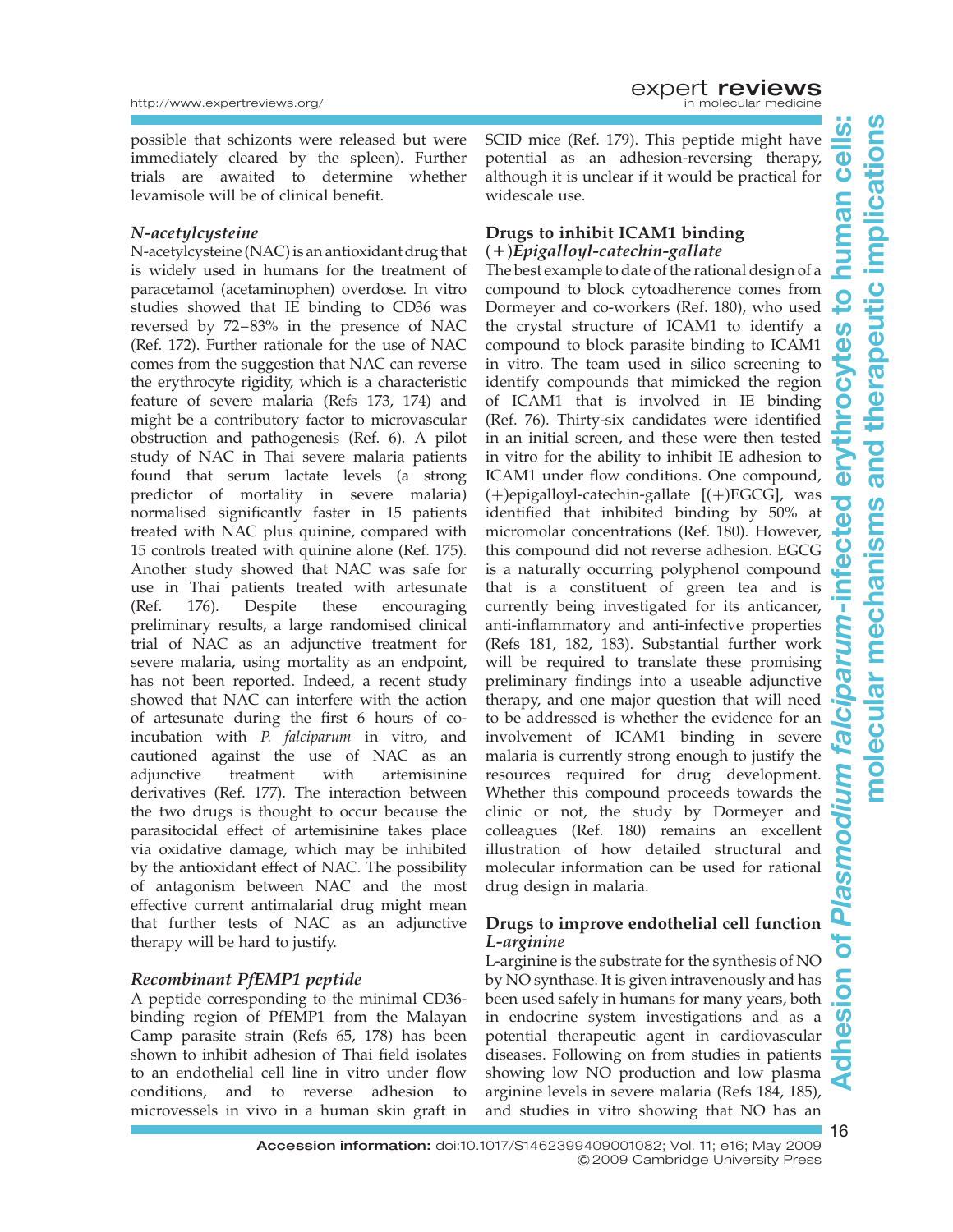antiadhesive effect (Ref. 112), researchers have begun to investigate the potential for L-arginine to be used as an adjunctive therapy for severe malaria (Refs 186, 187, 188). They have shown that L-arginine improves endothelial function in adult patients with moderately severe malaria (Ref. 110). Whether this improvement in endothelial function will translate into clinical benefit awaits further trials.

#### Fasudil

Following on from in vitro studies showing that cytoadherence of IEs induces apoptosis of endothelial cells via induction of the Rho kinase pathway, it has been suggested that the Rhokinase inhibitor fasudil could be a useful adjunctive therapy (Ref. 189). Fasudil reduced P. falciparum-induced endothelial cell apoptosis in vitro and helped restore endothelial barrier integrity (Ref. 189). Further studies are required to determine the pathophysiological significance of endothelial cell apoptosis in severe malaria, and the therapeutic potential of fasudil.

#### Drugs to reverse rosetting

#### Sulphated glycoconjugate compounds

A variety of sulphated glycoconjugate compounds are known to reverse P. falciparum rosetting (Refs 190, 191, 192); however, many of these compounds also have significant anticoagulant properties that could cause sideeffects. A heparin derivative with reduced anticoagulant effects has some therapeutic potential (Ref. 193), but the rosette-disrupting effect of heparin and its derivatives is strainspecific (effective on about 30–50% of rosetting isolates) (Ref. 190), which may limit its usefulness.

Another sulfated glycoconjugate that had broader rosette-disrupting activity against a wide range of parasite isolates is curdlan sulphate (Ref. 194) – a drug initially developed as an AIDS therapy (Ref. 195). Curdlan sulphate has been shown to be safe in adult patients with malaria in SE Asia (Ref. 196). However, this is not the most appropriate target population for testing the anti-rosetting effects of the drug and it needs be tested as an adjunctive therapy for severe malaria in African children.

#### Soluble CR1

Recombinant soluble CR1 (sCR1) is being developed as a drug in humans for ischaemia**EXPERT reviews**<br>in molecular medicine

reperfusion injuries (such as infarcts and strokes) (Refs 197, 198) or immune-mediated haemolysis and transfusion reactions (Ref. 199).

sCR1 disrupts rosettes in some but not all P. falciparum rosetting isolates (Ref. 117); therefore, it is possible that sCR1 could be of benefit as an adjunctive therapy for severe malaria. However, further information is required on the ability of sCR1 to disrupt rosettes in a broad range of clinical isolates.

#### Drugs to inhibit or reverse platelet binding

Owing to the involvement of platelets in important pathological conditions such as thrombosis and atherosclerotic vascular diseases, there are numerous antiplatelet therapies available for human use [e.g. acetylsalicylic acid (aspirin), dipyridamole, cilostazol, ticlopidin, clopidogrel, abciximab (ReoPro), eptifibatide and tirofiban] (Refs 200, 201). The mechanisms of action of these drugs are well understood; however, because so little is known about the mechanisms and consequences of interactions between P. falciparum and platelets, it is difficult to predict whether any of these compounds might be beneficial in severe malaria. A recent report suggests that some antiplatelet drugs, such as aspirin, could actually be detrimental in malaria, by preventing the parasite-killing effects of platelets (Ref. 140). Further research is needed to clarify the role of platelets in malaria pathophysiology to take advantage of the therapeutic options in this area.

#### Prospects and outstanding research questions

#### Assessing which adhesion phenotypes contribute to severe malaria

Currently, our incomplete understanding of the adhesion mechanisms important in the most life-threatening clinical forms of malaria is a major obstacle to the development of adjunctive therapies. Given the huge amount of time, effort and money required for drug development, only those adhesion interactions whose involvement in severe malaria is backed by strong scientific evidence are likely to succeed in raising funding for drug development and clinical trials. The logistic and technical difficulties of carrying out field-isolate adhesion studies might be one reason for the neglect of this important area. For future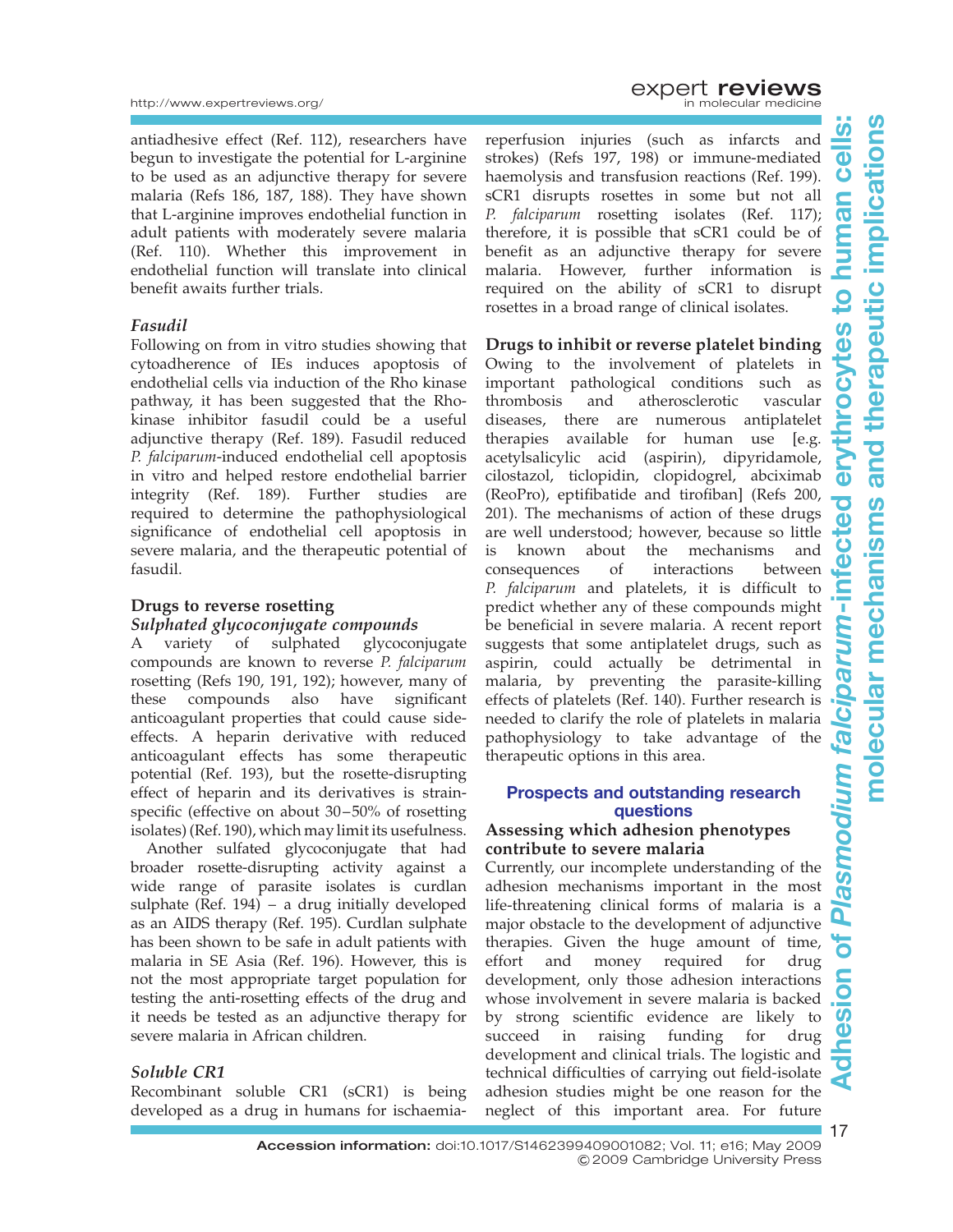studies, flow-based systems examining IE binding to endothelial cell lines probably provide the most physiologically relevant approach, and allow investigation of rolling as well as static adhesion, and synergism between receptors that might be important in vivo (Ref. 52).

Another difficulty is the varying definition of severe malaria used in many studies and the choice of a suitable control group for comparison with severe malaria patients (Ref. 202). 'Severe malaria' is often considered to be a single disease entity, whereas it is possible that different adhesion phenotypes contribute to distinct clinical syndromes, such as cerebral malaria (unrousable coma), respiratory distress (difficulty breathing) and severe malarial anaemia (haemoglobin levels  $\langle$  5 g/dl). Ideally, studies of parasite adhesion in relation to malaria severity should use clearly defined subtypes of severe disease, although this could be difficult because of overlap in syndromes in many patients, and small numbers in some categories.

Another problem with studies of parasite adhesion phenotypes and severe malaria is the uncertainty as to whether the phenotype of the parasites being tested (derived as ring stages from peripheral blood and matured in vitro for 12–24 hours) truly reflects the phenotype of the sequestered mass of parasites that are not accessible for experimentation, although recent data suggest no substantial genetic differences between the two populations (Ref. 203).

#### Possibility of geographic variation in parasite adhesion phenotypes causing severe malaria

As described above, there are clear differences in parasite phenotypes linked to severe disease in studies from low-transmission areas such as SE Asia (high multiplication rate and nonselective invasion) compared with moderate–high transmission areas such as sub-Saharan Africa (rosetting). How might these regional differences be explained, and could differences in levels of host immunity be an important factor?

One consistent feature of severe malaria throughout the world is that mortality is linked to markers of metabolic acidosis, such as base excess (Ref. 3) or hyperlactataemia (Ref. 204). This metabolic acidosis is thought to result from<br>microvascular obstruction because of microvascular obstruction because of

sequestration of large numbers of IEs. We hypothesise that in nonimmune individuals in low-transmission areas (e.g. SE Asia), any parasite isolate that invades red cells efficiently and sequesters adequately can reach a high parasite burden and cause severe disease before the host's immune system mounts a specific antibody response to variant surface antigens to remove IEs. In this case, no specific adhesion phenotype causes severe malaria, but all commonly observed adhesion phenotypes, such as binding of CD36 and ICAM1, are likely to contribute.

In sub-Saharan Africa, however, where individuals are exposed to multiple P. falciparum infections, parasite growth in the human host might occur in the presence of immune responses that reduce parasite proliferation. In particular, initial infections in infants might be modified by in utero exposure to plasmodial antigens or by maternal antibody acquired through the placenta or via breast milk, and entirely immunologically naive individuals in relation to Plasmodium infection may be rare. In this case, it is possible that only parasite isolates expressing adhesion phenotypes that are most effective at promoting parasite growth and survival in the face of host immunity are able to expand rapidly enough to reach high parasite burdens and cause severe disease, before specific antibodies to variant surface antigens develop. Rosetting, for example, is associated with high parasitaemia in vivo (Refs 205, 206), and might act either by promoting red cell invasion (not supported by recent evidence) (Refs 207, 208) or as an immune-evasion mechanism that reduces parasite clearance (R.A.C. and J.A.R., unpublished results). Other adhesion phenotypes might exist that enhance parasite survival in partially immune hosts. In this scenario, specific adhesion phenotypes, such as rosetting, do contribute to severe malaria.

#### Implications of geographic variation for antiadhesion therapies

The above argument is speculative; however, it does fit with existing data. If such regional differences do exist (linked to malaria transmission intensity and host immunity) this has major therapeutic implications. For example, a rosette-disrupting drug might be of clinical benefit in sub-Saharan Africa but would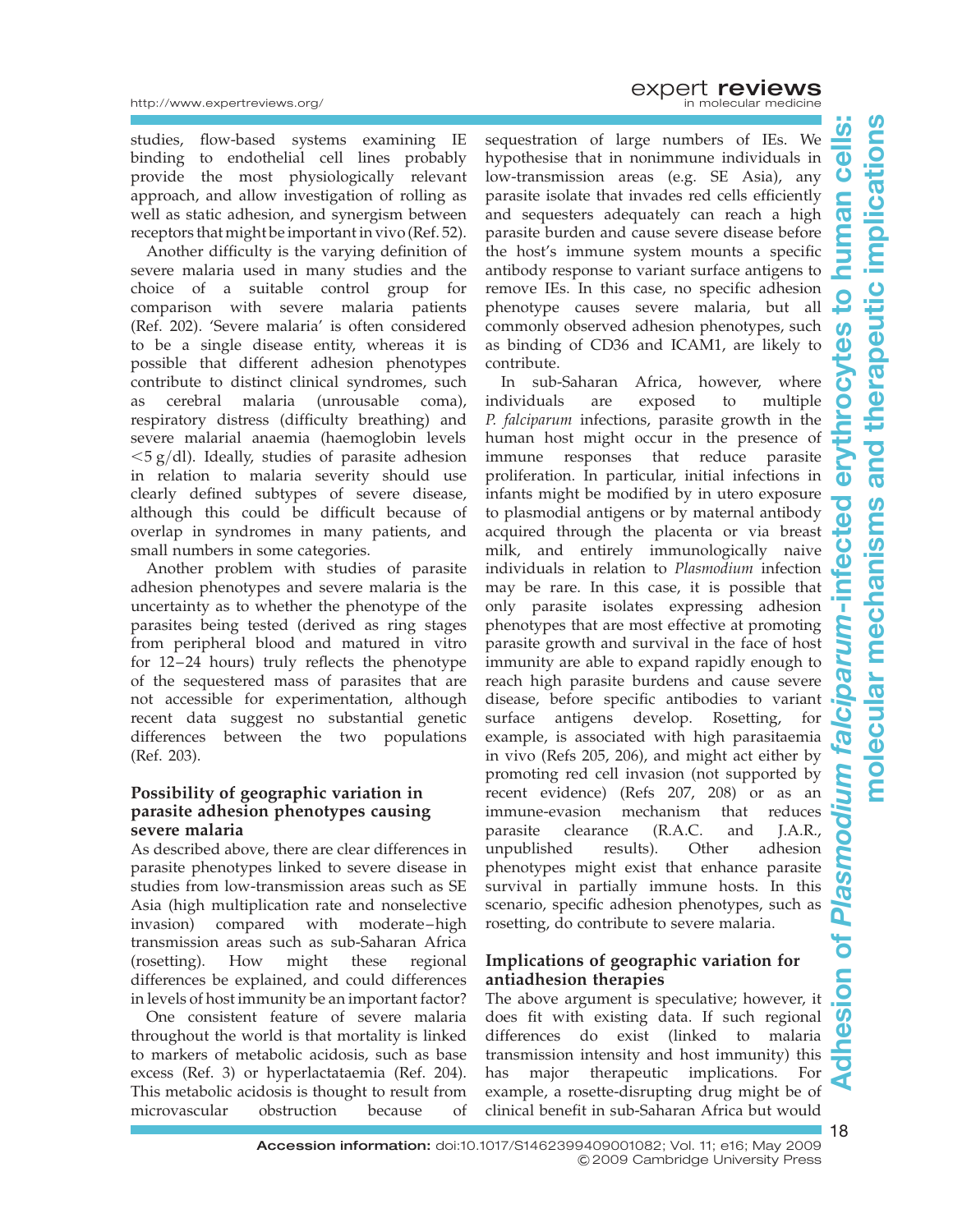not be an appropriate treatment for severe malaria in SE Asia. Conversely, a drug that reverses CD36 binding might be more effective in SE Asia. Geographical variation needs to be considered carefully and merits further investigation to ensure that potentially life-saving drugs are tested on the most appropriate patient population. Furthermore, it should not be assumed that an antiadhesion therapy that works in a nonimmune population will be effective in a moderate–high transmission area, and vice versa.

#### Possible problems with antiadhesion therapies

One unanswered question in the approach of reversing adhesion is whether the release of large numbers of mature IEs into the circulation could be damaging. Would the spleen be able to cope with removing millions of IEs, or could it lead to potentially catastrophic side effects such as splenic rupture? In a saimiri monkey model of falciparum malaria, immune serum was used to reverse sequestration, without any damaging effect to the animals, supporting the safety of this approach (Ref. 209).

Another problem is the lack of an animal model that truly reflects the pathophysiology of severe falciparum malaria in humans, because it is not currently possible to test antiadhesion therapies in a meaningful way (none of the primate or rodent models develop clinical and pathological features similar to those in humans). Attempts have been made to develop animal models of sequestration (Refs 210, 211); however, their relevance to human disease mechanisms is unclear and unproven. Human vasculature grafted onto immunodeficient mice has been used successfully to investigate sequestration and antiadhesion drugs (Refs 55, 179). Further research in this area would clearly be of benefit, and the development of humanised animal models and transgenic parasites to enable study of specific human: P. falciparum receptor– ligand interactions might be one way forward (Ref. 212).

A further potential problem with adhesionreversing therapies is the possibility that many severe malaria patients might be too far down the 'pathogenesis pathway' by the time they reach hospital to derive benefit from treatment. Reversing IE adhesion in moribund patients could amount to shutting the stable door after

**EXPERT reviews**<br>in molecular medicine

the horse has bolted. However, this cannot be predicted in advance and only carefully designed and adequately powered clinical trials will provide the answer to whether adhesionreversing therapies can save lives.

#### **Conclusion**

Despite the above problems, the pressing need for novel adjunctive therapies to lower the mortality rate from severe malaria argues strongly for further research in this area. Antiadhesion therapies have great potential for saving lives (Ref. 213) and further research to clarify the adhesion phenotypes causing severe malaria and development of interventions to reverse adhesion should be a priority for malaria research in the next decade.

#### Acknowledgements

J.A.R. and M.A. are funded by a Wellcome Trust Senior Research Fellowship in Basic Biomedical Science to J.A.R. (grant no. 084226) and A.C. is funded by a Wellcome 4 year PhD studentship. R.C. is funded by a BBSRC studentship. We are grateful to Clare Fennell and Ash Ghumra for reading the manuscript, and to the reviewers for helpful comments.

#### **References**

- 1 Snow, R.W. et al. (2005) The global distribution of clinical episodes of Plasmodium falciparum malaria. Nature 434, 214-217
- 2 Marsh, K. et al. (1995) Indicators of life-threatening malaria in African children. New England Journal of Medicine 332, 1399-1404
- 3 Dondorp, A.M. et al. (2008) The relationship between age and the manifestations of and mortality associated with severe malaria. Clinical Infectious Diseases 47, 151-157
- 4 Miller, L.H. et al. (2002) The pathogenic basis of malaria. Nature 415, 673-679
- 5 Dondorp, A.M. et al. (2008) Direct in vivo assessment of microcirculatory dysfunction in severe falciparum malaria. Journal of Infectious Diseases 197, 79-84
- 6 Dondorp, A.M., Pongponratn, E. and White, N.J. (2004) Reduced microcirculatory flow in severe falciparum malaria: pathophysiology and electron-microscopic pathology. Acta Tropica 89, 309-317
- 7 Planche, T. and Krishna, S. (2006) Severe malaria: metabolic complications. Current Molecular Medicine 6, 141-153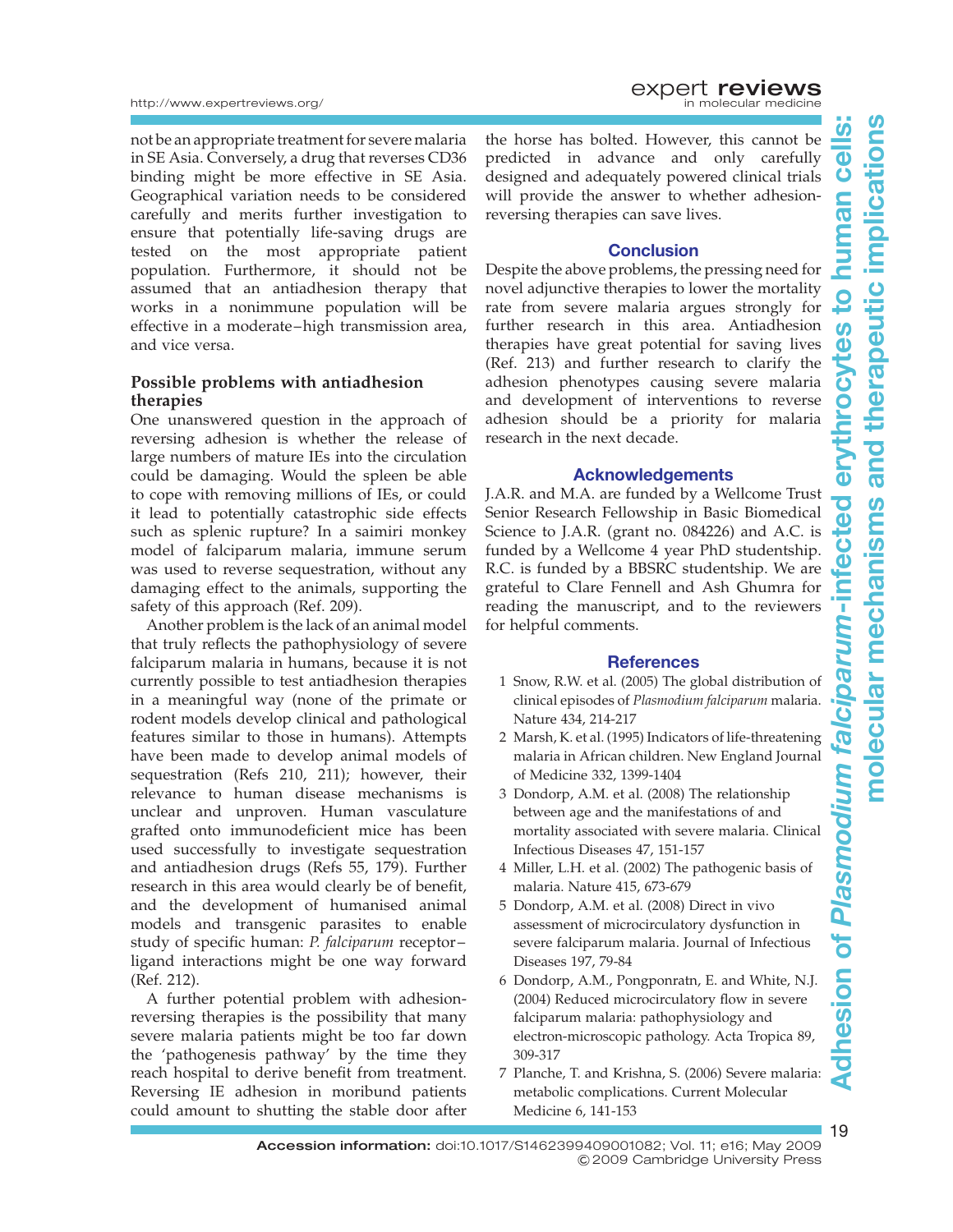- 8 Schofield, L. (2007) Intravascular infiltrates and organ-specific inflammation in malaria pathogenesis. Immunology and Cell Biology 85, 130-137
- 9 van der Heyde, H.C. et al. (2006) A unified hypothesis for the genesis of cerebral malaria: sequestration, inflammation and hemostasis leading to microcirculatory dysfunction. Trends in Parasitology 22, 503-508
- 10 Mebius, R.E. and Kraal, G. (2005) Structure and function of the spleen. Nature Reviews Immunology 5, 606-616
- 11 Udeinya, I.J. et al. (1981) Falciparum malariainfected erythrocytes specifically bind to cultured human endothelial cells. Science 213, 555-557
- 12 Udomsangpetch, R. et al. (1989) Plasmodium falciparum-infected erythrocytes form spontaneous erythrocyte rosettes. Journal of Experimental Medicine 169, 1835-1840
- 13 Pain, A. et al. (2001) Platelet-mediated clumping of Plasmodium falciparum-infected erythrocytes is a common adhesive phenotype and is associated with severe malaria. Proceedings of the National Academy of Sciences of the United States of America 98, 1805-1810
- 14 Bray, R.S. and Sinden, R.E. (1979) The sequestration of Plasmodium falciparum infected erythrocytes in the placenta. Transactions of the Royal Society of Tropical Medicine and Hygiene 73, 716-719
- 15 Rogerson, S.J. et al. (2007) Malaria in pregnancy: pathogenesis and immunity. Lancet Infectious Diseases 7, 105-117
- 16 Duffy, P.E. and Fried, M. (2005) Malaria in the pregnant woman. Current Topics in Microbiology and Immunology 295, 169-200
- 17 Rowe, J.A. and Kyes, S.A. (2004) The role of Plasmodium falciparum var genes in malaria in pregnancy. Molecular Microbiology 53, 1011-1019
- 18 White, N.J. (1987) Clinical and pathological aspects of severe malaria. Acta Leidensia 56, 27-47
- 19 Erunkulu, O.A. et al. (1992) Severe malaria in Gambian children is not due to lack of previous exposure to malaria. Clinical and Experimental Immunology 89, 296-300
- 20 Chotivanich, K. et al. (2000) Parasite multiplication potential and the severity of Falciparum malaria. Journal of Infectious Diseases 181, 1206-1209
- 21 Simpson, J.A. et al. (1999) Red cell selectivity in malaria: a study of multiple-infected erythrocytes. Transactions of the Royal Society of Tropical Medicine and Hygiene 93, 165-168
- 22 Deans, A.M. et al. (2006) Low multiplication rates of African Plasmodium falciparum isolates and lack

of association of multiplication rate and red blood **EXPERT reviews**<br>in molecular medicine

cell selectivity with malaria virulence. American Journal of Tropical Medicine and Hygiene 74, 554-563

- 23 Field, J.W. and Niven, J.C. (1937) A note on prognosis in relation to parasite counts in acute subtertian malaria. Transactions of the Royal Society of Tropical Medicine and Hygiene 30, 569-574
- 24 Dondorp, A.M. et al. (2005) Estimation of the total parasite biomass in acute falciparum malaria from plasma PfHRP2. PLoS Medicine 2, e204
- 25 Lyke, K.E. et al. (2003) Association of intraleukocytic Plasmodium falciparum malaria pigment with disease severity, clinical manifestations, and prognosis in severe malaria. American Journal of Tropical Medicine and Hygiene 69, 253-259
- 26 Carlson, J. et al. (1990) Human cerebral malaria: association with erythrocyte rosetting and lack of anti-rosetting antibodies. Lancet 336, 1457-1460
- 27 Treutiger, C.J. et al. (1992) Rosette formation in Plasmodium falciparum isolates and anti-rosette activity of sera from Gambians with cerebral or uncomplicated malaria. American Journal of Tropical Medicine and Hygiene 46, 503-510
- 28 Ringwald, P. et al. (1993) Parasite virulence factors during falciparum malaria: rosetting, cytoadherence, and modulation of cytoadherence by cytokines. Infection and Immunity 61, 5198-5204
- 29 Rowe, A. et al. (1995) Plasmodium falciparum rosetting is associated with malaria severity in Kenya. Infection and Immunity 63, 2323-2326
- 30 Newbold, C. et al. (1997) Receptor-specific adhesion and clinical disease in Plasmodium falciparum. American Journal of Tropical Medicine and Hygiene 57, 389-398
- 31 Kun, J.F. et al. (1998) Merozoite surface antigen 1 and 2 genotypes and rosetting of Plasmodium falciparum in severe and mild malaria in Lambarene, Gabon. Transactions of the Royal Society of Tropical Medicine and Hygiene 92, 110-114
- 32 Heddini, A. et al. (2001) Fresh isolates from children with severe Plasmodium falciparum malaria bind to multiple receptors. Infection and Immunity 69, 5849-5856
- 33 Rowe, J.A. et al. (2002) Nonimmune IgM, but not IgG binds to the surface of Plasmodium falciparuminfected erythrocytes and correlates with rosetting and severe malaria. American Journal of Tropical Medicine and Hygiene 66, 692-699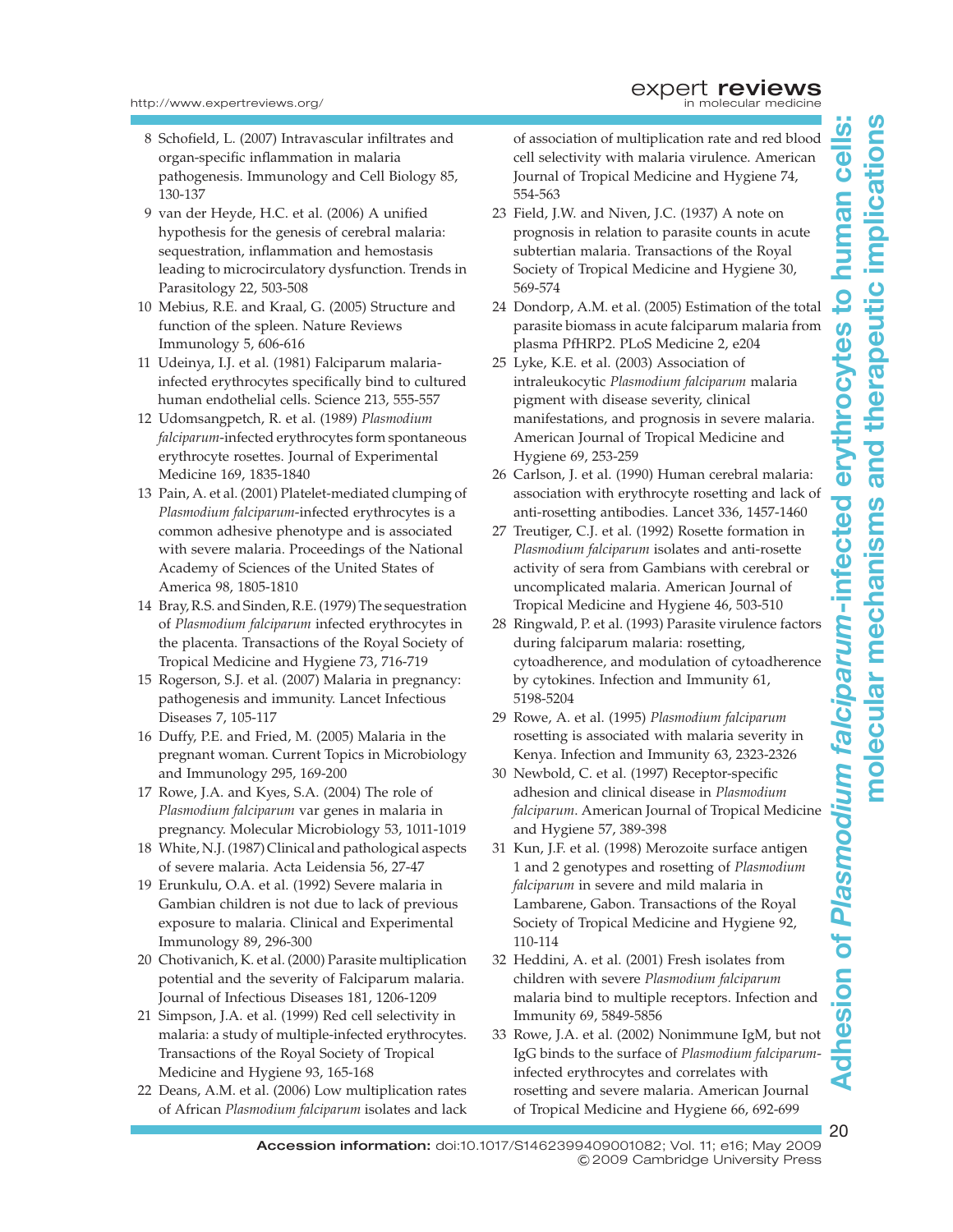- 34 Ho, M. et al. (1991) Rosette formation of Plasmodium falciparum-infected erythrocytes from patients with acute malaria. Infection and Immunity 59, 2135-2139
- 35 Udomsangpetch, R. et al. (1996) Receptor specificity of clinical Plasmodium falciparum isolates: nonadherence to cell-bound E-selectin and vascular cell adhesion molecule-1. Blood 88, 2754-2760
- 36 Angkasekwinai, P., Looareesuwan, S. and Chaiyaroj, S.C. (1998) Lack of significant association between rosette formation and parasitized erythrocyte adherence to purified CD36. Southeast Asian Journal of Tropical Medicine and Public Health 29, 41-45
- 37 Chotivanich, K. et al. (2004) Platelet-induced autoagglutination of Plasmodium falciparuminfected red blood cells and disease severity in Thailand. Journal of Infectious Diseases 189, 1052-1055
- 38 Baruch, D.I. et al. (1995) Cloning the P. falciparum gene encoding PfEMP1, a malarial variant antigen and adherence receptor on the surface of parasitised human erythrocytes. Cell 82, 77-87
- 39 Smith, J.D. et al. (1995) Switches in expression of Plasmodium falciparum var genes correlate with changes in antigenic and cytoadherent phenotypes of infected erythrocytes. Cell 82, 101-110
- 40 Su, X.-Z. et al. (1995) A large and diverse family gene family (var) encodes 200-350 kD proteins implicated in the antigenic variation and cytoadherence of Plasmodium falciparum-infected erythocytes. Cell 82, 89-99
- 41 Kyes, S.A. et al. (1999) Rifins: A second family of clonally variant proteins expressed on the surface of red cells infected with Plasmodium falciparum. Proceedings of the National Academy of Sciences of the United States of America 96, 9333-9338
- 42 Blythe, J.E. et al. (2008) Plasmodium falciparum STEVOR proteins are highly expressed in patient isolates and located in the surface membranes of infected red blood cells and the apical tips of merozoites. Infection and Immunity 76, 3329-3336
- 43 Smith, J.D. et al. (2000) Classification of adhesive domains in the Plasmodium falciparum erythrocyte membrane protein 1 family. Molecular and Biochemical Parasitology 110, 293-310
- 44 Robinson, B.A., Welch, T.L. and Smith, J.D. (2003) Widespread functional specialization of Plasmodium falciparum erythrocyte membrane protein 1 family members to bind CD36 analysed across a parasite genome. Molecular Microbiology 47, 1265-1278
- 45 Kaestli, M. et al. (2006) Virulence of malaria is associated with differential expression of Plasmodium falciparum var gene subgroups in a case-control study. Journal of Infectious Diseases 193, 1567-1574
- 46 Kyriacou, H.M. et al. (2006) Differential var gene transcription in Plasmodium falciparum isolates from patients with cerebral malaria compared to hyperparasitaemia. Molecular and Biochemical Parasitology 150, 211-218
- 47 Kyes, S.A., Kraemer, S.M. and Smith, J.D. (2007) Antigenic Variation in Plasmodium falciparum: Gene Organization and Regulation of the var Multigene Family. Eukaryotic Cell 6, 1511-1520
- 48 Kraemer, S.M. and Smith, J.D. (2006) A family affair: var genes, PfEMP1 binding, and malaria disease. Current Opinion in Microbiology 9, 374-380
- 49 Smith, J.D. et al. (2001) Decoding the language of var genes and Plasmodium falciparum sequestration. Trends in Parasitology 17, 538-545
- 50 Roberts, D.J. et al. (1992) Rapid switching to multiple antigenic and adhesive phenotypes in malaria. Nature 357, 689-692
- 51 Marchiafava, E. and Bignami, A. (1894) On Summer-Autumnal Fever. The New Sydenham Society, London.
- 52 Yipp, B.G. et al. (2000) Synergism of multiple adhesion molecules in mediating cytoadherence of Plasmodium falciparum-infected erythrocytes to microvascular endothelial cells under flow. Blood 96, 2292-2298
- 53 McCormick, C.J. et al. (1997) Intercellular adhesion molecule-1 and CD36 synergize to mediate adherence of Plasmodium falciparum-infected erythrocytes to cultured human microvascular endothelial cells. Journal of Clinical Investigation 100, 2521-2529
- 54 Yipp, B.G. et al. (2007) Differential roles of CD36, ICAM-1, and P-selectin in Plasmodium falciparum cytoadherence in vivo.Microcirculation14, 593-602
- 55 Ho, M. et al. (2000) Visualization of Plasmodium falciparum-endothelium interactions in human microvasculature: mimicry of leukocyte recruitment. Journal of Experimental Medicine 192, 1205-1211
- 56 Udomsangpetch, R. et al. (1997) Promiscuity of clinical Plasmodium falciparum isolates for multiple adhesion molecules under flow conditions. Journal of Immunology 158, 4358-4364
- 57 Oquendo, P. et al. (1989) CD36 directly mediates cytoadherence of Plasmodium falciparum parasitized erythrocytes. Cell 58, 95-101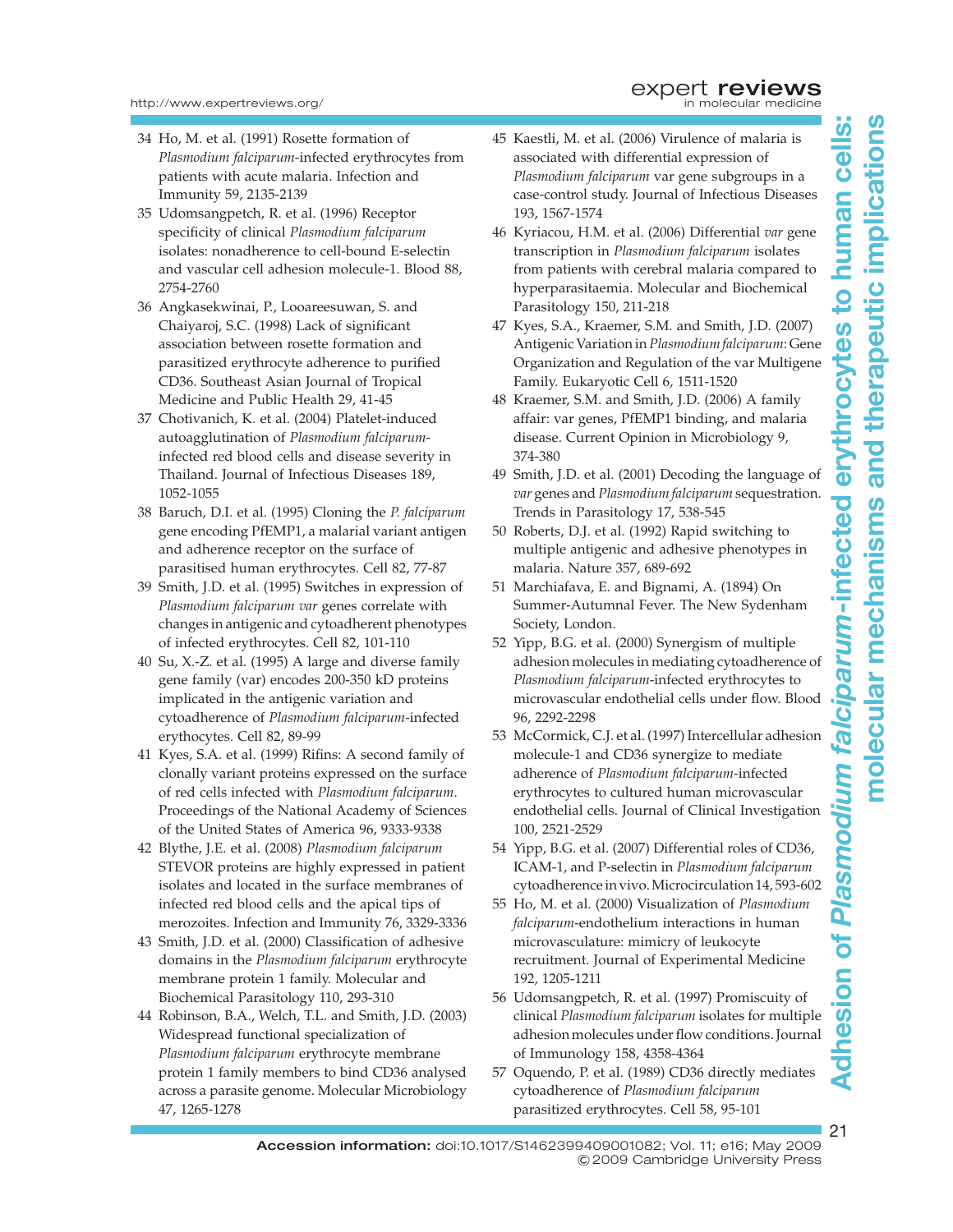- 58 Barnwell, J.W. et al. (1989) A human 88-kD membrane glycoprotein (CD36) functions in vitro as a receptor for a cytoadherence ligand on Plasmodium falciparum-infected erythrocytes. Journal of Clinical Investigation 84, 765-772
- 59 Greenwalt, D.E. et al. (1992) Membrane glycoprotein CD36: a review of its roles in adherence, signal transduction and transfusion medicine. Blood 80, 1105-1115
- 60 Daviet, L. et al. (1997) Characterization of two vaccinia CD36 recombinant-virus-generated monoclonal antibodies (10/5, 13/10): effects on malarial cytoadherence and platelet functions. European Journal of Biochemistry 243, 344-349
- 61 Baruch, D.I. et al. (1999) CD36 peptides that block cytoadherence define the CD36 binding region for Plasmodium falciparum-infected erythrocytes. Blood 94, 2121-2127
- 62 Baruch, D.I. et al. (1996) Plasmodium falciparum erythocyte membrane protein 1 is a parasitised erythrocyte receptor for adherence to CD36, thrombospondin, and intercellular adhesion molecule 1. Proceedings of the National Academy of Sciences of the United States of America 93, 3497-3502
- 63 Miller, L.H. et al. (2002) Definition of the minimal domain of CIDR1alpha of Plasmodium falciparum PfEMP1 for binding CD36. Molecular and Biochemical Parasitology 120, 321-323
- 64 Smith, J.D. et al. (1998) Analysis of adhesive domains from the A4VAR Plasmodium falciparum erythrocyte membrane protein-1 identifies a CD36 binding domain. Molecular and Biochemical Parasitology 97, 133-148
- 65 Baruch, D.I. et al. (1997) Identification of a region of PfEMP1 that mediates adherence of Plasmodium falciparum infected erythrocytes to CD36: conserved function with variant sequence. Blood 90, 3766-3775
- 66 Klein, M.M. et al. (2008) The cysteine-rich interdomain region from the highly variable Plasmodium falciparum erythrocyte membrane protein-1 exhibits a conserved structure. PLoS Pathogens 4, e1000147
- 67 Serghides, L. et al. (2003) CD36 and malaria: friends or foes? Trends in Parasitology 19, 461-469
- 68 Marsh, K. et al. (1988) Plasmodium falciparum: the behavior of clinical isolates in an in vitro model of infected red blood cell sequestration. Experimental Parasitology 65, 202-208
- 69 Rogerson, S.J. et al. (1999) Cytoadherence characteristics of Plasmodium falciparuminfected erythrocytes from Malawian children

with severe and uncomplicated malaria. American Journal of Tropical Medicine and Hygiene 61, 467-472

- 70 Heddini, A. et al. (2001) Binding of Plasmodium falciparum-infected erythrocytes to soluble platelet endothelial cell adhesion molecule-1 (PECAM-1/ CD31): frequent recognition by clinical isolates. American Journal of Tropical Medicine and Hygiene 65, 47-51
- 71 Ho, M. et al. (1991) Clinical correlates of in vitro Plasmodium falciparum cytoadherence. Infection and Immunity 59, 873-878
- 72 Ockenhouse, C.F. et al. (1991) Molecular basis of sequestration in severe and uncomplicated Plasmodium falciparum malaria: differential adhesion of infected erythrocytes to CD36 and ICAM-1. Journal of Infection Dis 164, 163-169
- 73 Omi, K. et al. (2003) CD36 polymorphism is associated with protection from cerebral malaria. American Journal of Human Genetics 72, 364-374
- 74 Berendt, A.R. et al. (1989) Intercellular adhesion molecule-1 is an endothelial cell adhesion receptor for Plasmodium falciparum. Nature 341, 57-59
- 75 Chakravorty, S.J. and Craig, A. (2005) The role of ICAM-1 in Plasmodium falciparum cytoadherence. European Journal of Cell Biology 84, 15-27
- 76 Berendt, A.R. et al. (1992) The binding site on ICAM-1 for Plasmodium falciparum-infected erythrocytes overlaps, but is distinct from, the LFA-1-binding site. Cell 68, 71-81
- 77 Ockenhouse, C.F. et al. (1992) Plasmodium falciparum-infected erythrocytes bind ICAM-1 at a site distinct from LFA-1, Mac-1, and human rhinovirus. Cell 68, 63-69
- 78 Tse, M.T. et al. (2004) Divergent binding sites on intercellular adhesion molecule-1 (ICAM-1) for variant Plasmodium falciparum isolates. Molecular Microbiology 51, 1039-1049
- 79 Smith, J.D. et al. (2000) Identification of a Plasmodium falciparum intercellular adhesion molecule-1 binding domain: a parasite adhesion trait implicated in cerebral malaria. Proceedings of the National Academy of Sciences of the United States of America 97, 1766-1771
- 80 Chattopadhyay, R. et al. (2004) Molecular analysis of the cytoadherence phenotype of a Plasmodium falciparum field isolate that binds intercellular adhesion molecule-1. Molecular and Biochemical Parasitology 133, 255-265
- 81 Springer, A.L. et al. (2004) Functional interdependence of the DBLbeta domain and c2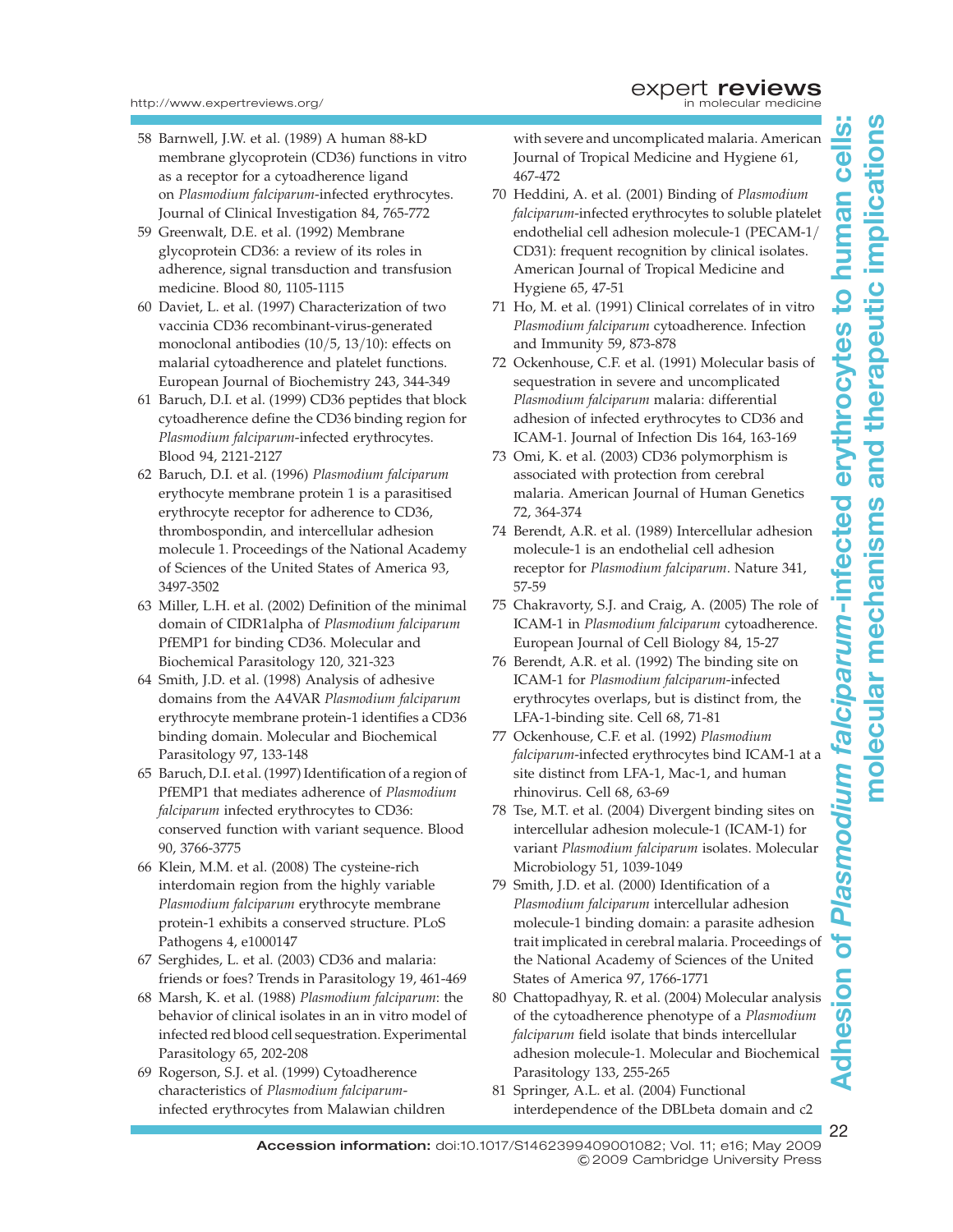molecular mechanisms and therapeutic implicationsmolecular mechanisms and therapeutic implications

region for binding of the Plasmodium falciparum variant antigen to ICAM-1. Molecular and Biochemical Parasitology 137, 55-64

- 82 Howell, D.P. et al. (2008) Mapping a common interaction site used by Plasmodium falciparum Duffy binding-like domains to bind diverse host receptors. Molecular Microbiology 67, 78-87
- 83 Craig, A. et al. (2000) A functional analysis of a natural variant of intercellular adhesion molecule-1 (ICAM-1Kilifi). Human Molecular Genetics 9, 525-530
- 84 Fernandez-Reyes, D. et al. (1997) A high frequency African coding polymorphism in the N-terminal domain of ICAM-1 predisposing to cerebral malaria in Kenya. Human Molecular Genetics 6, 1357-1360
- 85 Jenkins, N.E. et al. (2005) A polymorphism of intercellular adhesion molecule-1 is associated with a reduced incidence of nonmalarial febrile illness in Kenyan children. Clinical Infectious Diseases 41, 1817-1819
- 86 Turner, G.D.H. et al. (1994) An immunohistochemical study of the pathology of fatal malaria. Evidence for widespread endothelial activation and a potential role for intercellular adhesion molecule-1 in cerebral sequestration. American Journal of Pathology 145, 1057-1069
- 87 Kwiatkowski, D. et al. (1990) TNF concentration in fatal cerebral, non-fatal cerebral, and uncomplicated Plasmodium falciparum malaria. Lancet 336, 1201-1204
- 88 Ho, M. et al. (1998) Characterization of Plasmodium falciparum-infected erythrocyte and P-selectin interaction under flow conditions. Blood 91, 4803-4809
- 89 Senczuk, A.M. et al. (2001) Plasmodium falciparum erythrocyte membrane protein 1 functions as a ligand for P-selectin. Blood 98, 3132-3135
- 90 Roberts, D.D. et al. (1985) Thrombospondin binds falciparum malaria parasitized erythrocytes and may mediate cytoadherence. Nature 318, 64-66
- 91 Rock, E.P. et al. (1988) Thrombospondin mediates the cytoadherence of Plasmodium falciparuminfected red cells to vascular endothelium in shear flow conditions. Blood 71, 71-75
- 92 Eda, S., Lawler, J. and Sherman, I.W. (1999) Plasmodium falciparum-infected erythrocyte adhesion to the type 3 repeat domain of thrombospondin-1 is mediated by a modified band 3 protein. Molecular and Biochemical Parasitology 100, 195-205
- 93 Eda, S. and Sherman, I.W. (2002) Cytoadherence of malaria-infected red blood cells involves exposure

of phosphatidylserine. Cellular Physiology and Biochemistry 12, 373-384

- 94 Treutiger, C.J. et al. (1997) PECAM-1/CD31, an endothelial receptor for binding Plasmodium falciparum-infected erythrocytes. Nature Medicine 3, 1405-1408
- 95 Chen, Q. et al. (2000) The semiconserved head structure of Plasmodium falciparum erythrocyte membrane protein 1 mediates binding to multiple independent host receptors. Journal of Experimental Medicine 192, 1-10
- 96 Casals-Pascual, C. et al. (2001) Short report: codon 125 polymorphism of CD31 and susceptibility to malaria. American Journal of Tropical Medicine and Hygiene 65, 736-737
- 97 Kikuchi, M. et al. (2001) Association of adhesion molecule PECAM-1/CD31 polymorphism with susceptibility to cerebral malaria in Thais. Parasitology International 50, 235-239
- 98 Ockenhouse, C.F. et al. (1992) Human vascular endothelial cell adhesion receptors for Plasmodium falciparum-infected erythrocytes: roles for endothelial leukocyte adhesion molecule 1 and vascular cell adhesion molecule 1. Journal of Experimental Medicine 176, 1183-1189
- 99 Vogt, A.M. et al. (2003) Heparan sulfate on endothelial cells mediates the binding of Plasmodium falciparum-infected erythrocytes via the DBL1alpha domain of PfEMP1. Blood 101, 2405-2411
- 100 Barragan, A. et al. (2000) The duffy-binding-like domain 1 of Plasmodium falciparum erythrocyte membrane protein 1 (PfEMP1) is a heparan sulfate ligand that requires 12 mers for binding. Blood 95, 3594-3599
- 101 Skidmore, M.A. et al. (2008) Disruption of rosetting in Plasmodium falciparum malaria with chemically modified heparin and low molecular weight derivatives possessing reduced anticoagulant and other serine protease inhibition activities. Journal of Medicinal Chemistry 51, 1453-1458
- 102 Chen, Q. et al. (1998) Identification of Plasmodium falciparum erythrocyte membrane protein 1 (PfEMP1) as the rosetting ligand of the malaria parasite P. falciparum. Journal of Experimental Medicine 187, 15-23
- 103 Hatabu, T. et al. (2003) Binding of Plasmodium falciparum-infected erythrocytes to the membranebound form of Fractalkine/CX3CL1. Proceedings of the National Academy of Sciences of the United States of America 100, 15942-15946
- 104 Siano, J.P. et al. (1998) Short report: Plasmodium falciparum: cytoadherence to alpha(v)beta3 on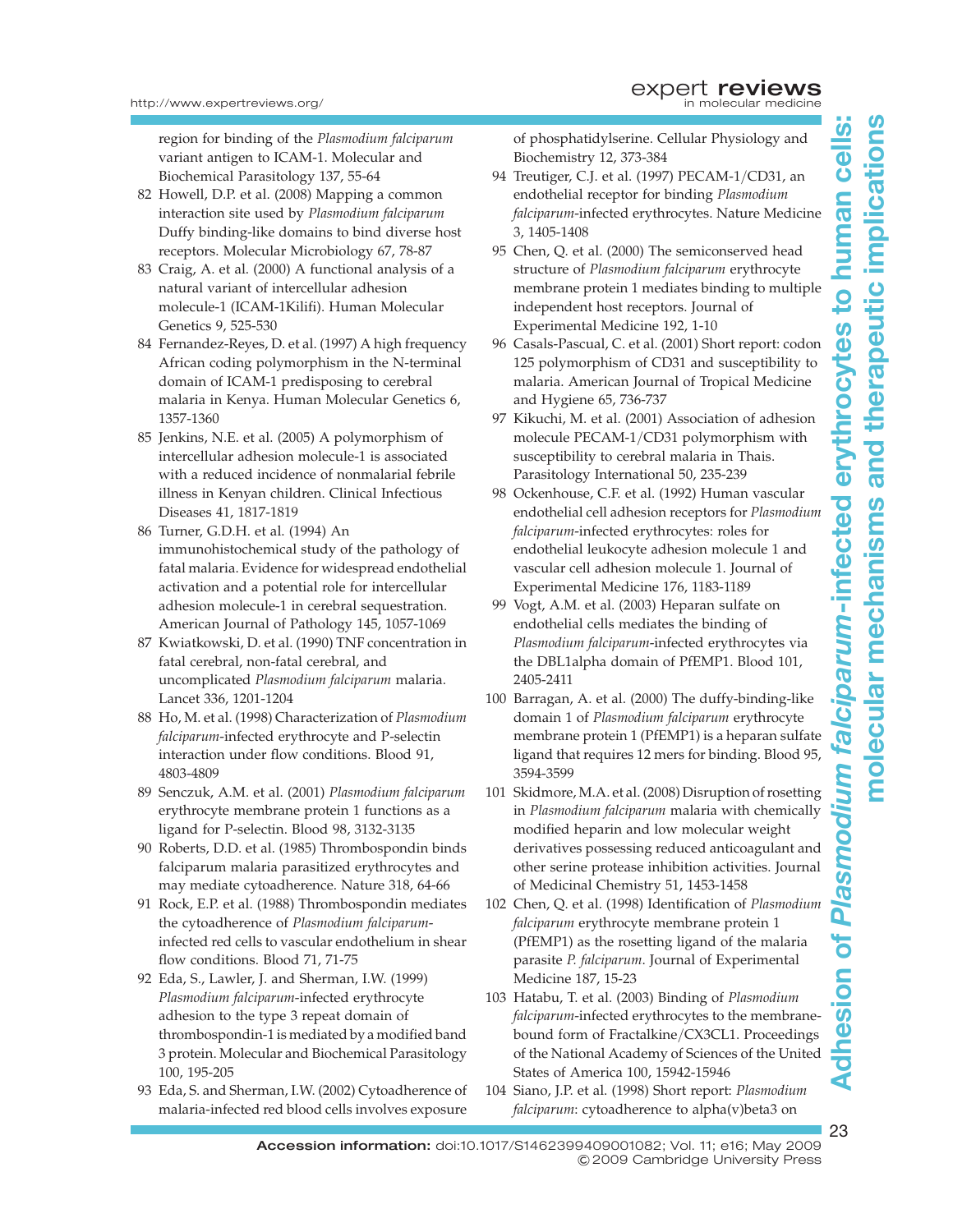human microvascular endothelial cells. American Journal of Tropical Medicine and Hygiene 59, 77-79

- 105 Eda, S. and Sherman, I.W. (2004) Plasmodium falciparum-infected erythrocytes bind to the RGD motif of fibronectin via the band 3-related adhesin. Experimental Parasitology 107, 157-162
- 106 Pouvelle, B. et al. (2007) Neural cell adhesion molecule, a new cytoadhesion receptor for Plasmodium falciparum-infected erythrocytes capable of aggregation. Infection and Immunity 75, 3516-3522
- 107 Biswas, A.K. et al. (2007) Plasmodium falciparum uses gC1qR/HABP1/p32 as a receptor to bind to vascular endothelium and for platelet-mediated clumping. PLoS Pathogens 3, 1271-1280
- 108 Pino, P. et al. (2003) Plasmodium falciparum-infected erythrocyte adhesion induces caspase activation and apoptosis in human endothelial cells. Journal of Infectious Diseases 187, 1283-1290
- 109 Wilson, N.O. et al. (2008) Soluble factors from Plasmodium falciparum-infected erythrocytes induce apoptosis in human brain vascular endothelial and neuroglia cells. Molecular and Biochemical Parasitology 162, 172-176
- 110 Yeo, T.W. et al. (2007) Impaired nitric oxide bioavailability and L-arginine reversible endothelial dysfunction in adults with falciparum malaria. Journal of Experimental Medicine 204, 2693-2704
- 111 Weinberg, J.B. et al. (2008) Arginine, nitric oxide, carbon monoxide, and endothelial function in severe malaria. Current Opinion in Infectious Diseases 21, 468-475
- 112 Serirom, S. et al. (2003) Anti-adhesive effect of nitric oxide on Plasmodium falciparum cytoadherence under flow. American Journal of Pathology 162, 1651-1660
- 113 Francischetti, I.M. et al. (2007) Plasmodium falciparum-infected erythrocytes induce tissue factor expression in endothelial cells and support the assembly of multimolecular coagulation complexes. Journal of Thrombosis and Haemostasis 5, 155-165
- 114 David, P.H. et al. (1988) Rosetting: a new cytoadherence property of malaria-infected erythrocytes. American Journal of Tropical Medicine and Hygiene 38, 289-297
- 115 Kaul, D.K. et al. (1991) Rosetting of Plasmodium falciparum-infected red blood cells with uninfected red blood cells enhances microvascular obstruction under flow conditions. Blood 78, 812-819
- 116 Rowe, J.A. et al. (1997) P. falciparum rosetting mediated by a parasite-variant erythrocyte membrane protein and complement-receptor 1. Nature 388, 292-295
- 117 Rowe, J.A. et al. (2000) Mapping of the region of complement receptor (CR) 1 required for Plasmodium falciparum rosetting and demonstration of the importance of CR1 in rosetting in field isolates. Journal of Immunology 165, 6341-6346
- 118 Carlson, J. and Wahlgren, M. (1992) Plasmodium falciparum erythrocyte rosetting is mediated by promiscuous lectin-like interactions. Journal of Experimental Medicine 176, 1311-1317
- 119 Handunnetti, S.M. et al. (1992) Involvement of CD36 on erythrocytes as a rosetting receptor for Plasmodium falciparum-infected erythrocytes. Blood 80, 2097-2104
- 120 Russell, C. et al. (2005) Further definition of PfEMP-1 DBL-1alpha domains mediating rosetting adhesion of Plasmodium falciparum. Molecular and Biochemical Parasitology 144, 109-113
- 121 Vigan-Womas, I. et al. (2008) An in vivo and in vitro model of Plasmodium falciparum rosetting and autoagglutination mediated by varO, a group A var gene encoding a frequent serotype. Infection and Immunity 76, 5565-5580
- 122 Scholander, C. et al. (1996) Novel fibrillar structure confers adhesive property to malaria-infected erythrocytes. Nature Medicine 2, 204-208
- 123 Treutiger, C.J. et al. (1999) Rouleaux-forming serum proteins are involved in the rosetting of Plasmodium falciparum-infected erythrocytes. Experimental Parasitology 93, 215-224
- 124 Ghumra, A. et al. (2008) Identification of residues in the Cmu4 domain of polymeric IgM essential for interaction with Plasmodium falciparum erythrocyte membrane protein 1 (PfEMP1). Journal of Immunology 181, 1988-2000
- 125 Helmby, H. et al. (1993) Rosetting Plasmodium falciparum-infected erythrocytes express unique strain-specific antigens on their surface. Infection and Immunity 61, 284-288
- 126 Khera, R. and Das, N. (2009) Complement Receptor 1: Disease associations and therapeutic implications. Molecular Immunology 46, 761-772
- 127 Cockburn, I.A. et al. (2004) A human complement receptor 1 polymorphism that reduces Plasmodium falciparum rosetting confers protection against severe malaria. Proceedings of the National Academy of Sciences of the United States of America 101, 272-277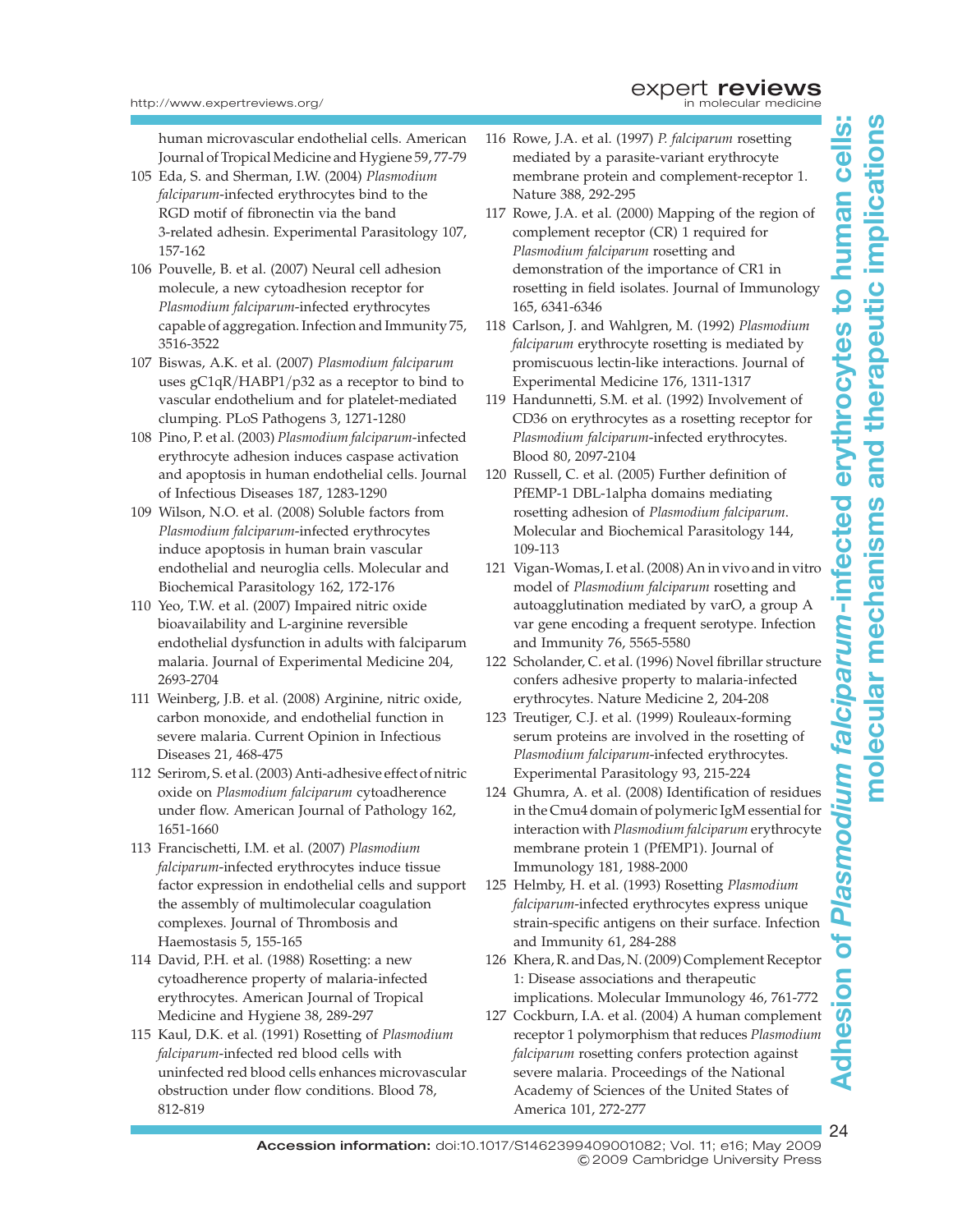- 128 Nagayasu, E. et al. (2001) CR1 density polymorphism on erythrocytes of falciparum malaria patients in Thailand. American Journal of Tropical Medicine and Hygiene 64, 1-5
- 129 Teeranaipong, P. et al. (2008) A functional singlenucleotide polymorphism in the CR1 promoter region contributes to protection against cerebral malaria. Journal of Infectious Diseases 198, 1880-1891
- 130 Udomsangpetch, R. et al. (1993) The effects of hemoglobin genotype and ABO blood group on the formation of rosettes by Plasmodium falciparuminfected red blood cells. American Journal of Tropical Medicine and Hygiene 48, 149-153
- 131 Barragan, A. et al. (2000) Blood group A antigen is a coreceptor in Plasmodium falciparum rosetting. Infection and Immunity 68, 2971-2975
- 132 Carlson, J. et al. (1994) Natural protection against severe Plasmodium falciparum malaria due to impaired rosette formation. Blood 84, 3909-3914
- 133 Rowe, J.A. et al. (2007) Blood group O protects against severe Plasmodium falciparum malaria through the mechanism of reduced rosetting. Proceedings of the National Academy of Sciences of the United States of America 104, 17471-17476
- 134 Fry, A.E. et al. (2008) Common variation in the ABO glycosyltransferase is associated with susceptibility to severe Plasmodium falciparum malaria. Human Molecular Genetics 17, 567-576
- 135 Pathirana, S.L. et al. (2005) ABO-blood-group types and protection against severe, Plasmodium falciparum malaria. Annals of Tropical Medicine and Parasitology 99, 119-124
- 136 Vogt, A.M. et al. (2004) Heparan sulphate identified on human erythrocytes: a Plasmodium falciparum receptor. Biochemical Journal 381, 593-597
- 137 Wassmer, S.C. et al. (2004) Platelets reorient Plasmodium falciparum-infected erythrocyte cytoadhesion to activated endothelial cells. Journal of Infectious Diseases 189, 180-189
- 138 Srivastava, K. et al. (2008) Platelet factor 4 mediates inflammation in experimental cerebral malaria. Cell Host and Microbe 4, 179-187
- 139 Grau, G.E. et al. (2003) Platelet accumulation in brain microvessels in fatal pediatric cerebral malaria. Journal of Infectious Diseases 187, 461-466
- 140 McMorran, B.J. et al. (2009) Platelets kill intraerythrocytic malarial parasites and mediate survival to infection. Science 323, 797-800
- 141 Wassmer, S.C. et al. (2008) Platelet-induced clumping of Plasmodium falciparum-infected erythrocytes from Malawian patients with cerebral

malaria-possible modulation in vivo by thrombocytopenia. Journal of Infectious Diseases 197, 72-78

- 142 Arman, M. et al. (2007) Platelet-mediated clumping of Plasmodium falciparum infected erythrocytes is associated with high parasitemia but not severe clinical manifestations of malaria in African children. American Journal of Tropical Medicine and Hygiene 77, 943-946
- 143 Arman, M. and Rowe, J.A. (2008) Experimental conditions affect the outcome of Plasmodium falciparum platelet-mediated clumping assays. Malaria Journal 7, 243
- 144 McGilvray, I.D. et al. (2000) Nonopsonic monocyte/macrophage phagocytosis of Plasmodium falciparum-parasitized erythrocytes: a role for CD36 in malarial clearance. Blood 96, 3231-3240
- 145 Urban, B.C. et al. (1999) Plasmodium falciparuminfected erythrocytes modulate the maturation of dendritic cells. Nature 400, 73-77
- 146 Urban, B.C., Willcox, N. and Roberts, D.J. (2001) A role for CD36 in the regulation of dendritic cell function. Proceedings of the National Academy of Sciences of the United States of America 98, 8750-8755
- 147 Elliott, S.R. et al. (2007) Inhibition of dendritic cell maturation by malaria is dose dependent and does not require Plasmodium falciparum erythrocyte membrane protein 1. Infection and Immunity 75, 3621-3632
- 148 Donati, D. et al. (2004) Identification of a polyclonal B-cell activator in Plasmodium falciparum. Infection and Immunity 72, 5412-5418
- 149 Artavanis-Tsakonas, K. et al. (2003) Activation of a subset of human NK cells upon contact with Plasmodium falciparum-infected erythrocytes. Journal of Immunology 171, 5396-5405
- 150 Baratin, M. et al. (2007) Dissection of the role of PfEMP1 and ICAM-1 in the sensing of Plasmodium falciparum-infected erythrocytes by natural killer cells. PLoS ONE 2, e228
- 151 D'Ombrain, M.C. et al. (2007) Plasmodium falciparum erythrocyte membrane protein-1 specifically suppresses early production of host interferon-gamma. Cell Host and Microbe 2, 130-138
- 152 MacPherson, G.G. et al. (1985) Human cerebral malaria. A quantitative ultrastructural analysis of parasitized erythrocyte sequestration. American Journal of Pathology 119, 385-401
- 153 Taylor, T.E. et al. (2004) Differentiating the pathologies of cerebral malaria by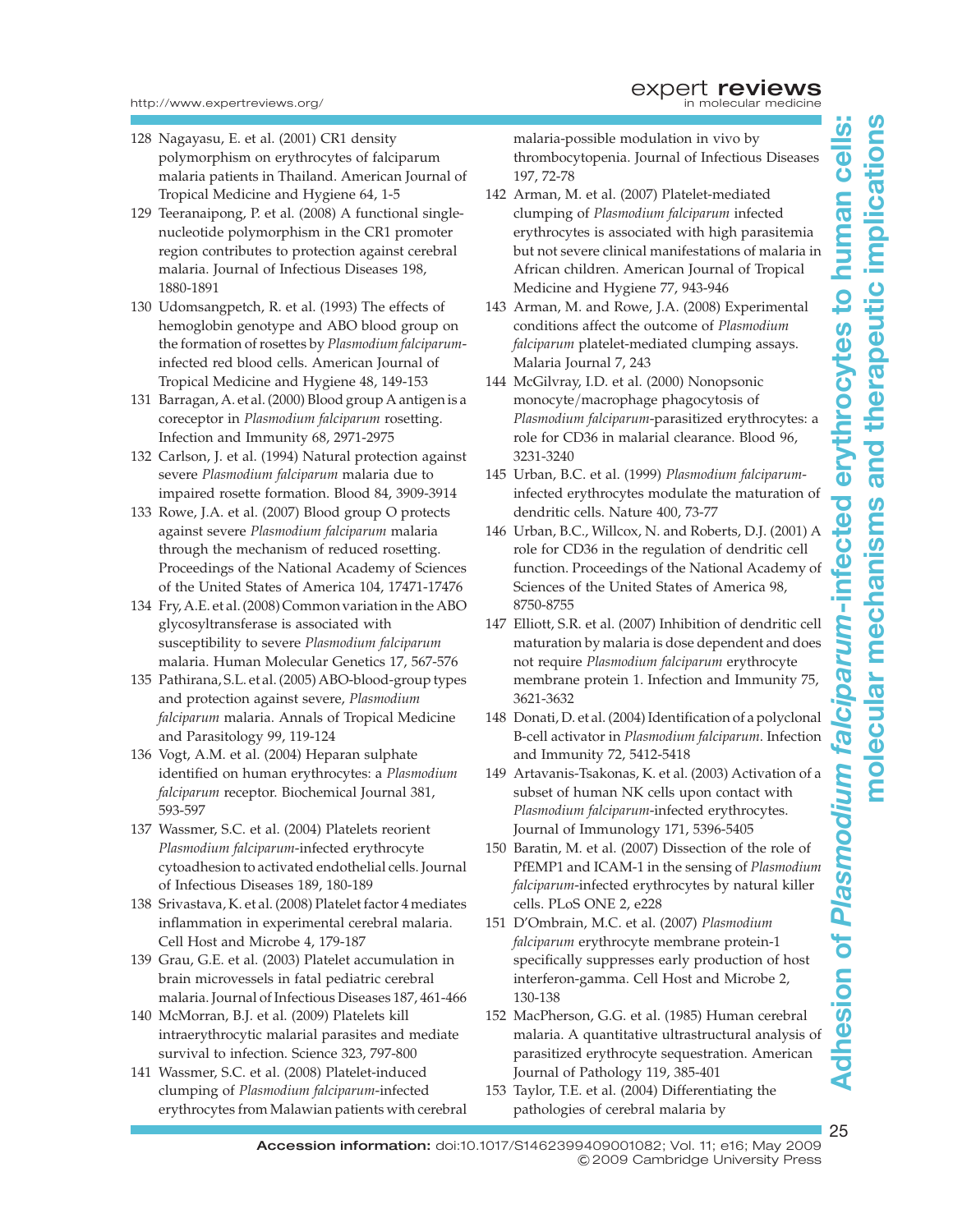postmortem parasite counts. Nature Medicine 10, 143-145

- 154 Dondorp, A.M. (2008) Clinical significance of sequestration in adults with severe malaria. Transfusion Clinique et Biologique 15, 56-57
- 155 Artavanis-Tsakonas, K., Tongren, J.E. and Riley, E.M. (2003) The war between the malaria parasite and the immune system: immunity, immunoregulation and immunopathology. Clinical and Experimental Immunology 133, 145-152
- 156 Francischetti, I.M. (2008) Does activation of the blood coagulation cascade have a role in malaria pathogenesis? Trends in Parasitology 24, 258-263
- 157 Seydel, K.B. et al. (2006) The distribution and intensity of parasite sequestration in comatose Malawian children. Journal of Infectious Diseases 194, 208–205
- 158 WHO (2000) Severe falciparum malaria. World Health Organization, Communicable Diseases Cluster. Transactions of the Royal Society of Tropical Medicine and Hygiene 94 Suppl 1, S1-90
- 159 Bruneel, F. et al. (2003) The clinical spectrum of severe imported falciparum malaria in the intensive care unit: report of 188 cases in adults. American Journal of Respiratory and Critical Care Medicine 167, 684-689
- 160 Dondorp, A. et al. (2005) Artesunate versus quinine for treatment of severe falciparum malaria: a randomised trial. Lancet 366, 717-725
- 161 Skinner, T.S. et al. (1996) In vitro stage-specific sensitivity of Plasmodium falciparum to quinine and artemisinin drugs. International Journal for Parasitology 26, 519-525
- 162 Wang, C.C. (1997) Validating targets for antiparasite chemotherapy. Parasitology 114 Suppl, S31-44
- 163 Duffy, P.E., Craig, A.G. and Baruch, D.I. (2001) Variant proteins on the surface of malaria-infected erythrocytes–developing vaccines. Trends in Parasitology 17, 354-356
- 164 Baruch, D.I. et al. (2002) Immunization of Aotus monkeys with a functional domain of the Plasmodium falciparum variant antigen induces protection against a lethal parasite line. Proceedings of the National Academy of Sciences of the United States of America 99, 3860-3865
- 165 Chen, Q. et al. (2004) Immunization with PfEMP1- DBL1alpha generates antibodies that disrupt rosettes and protect against the sequestration of Plasmodium falciparum-infected erythrocytes. Vaccine 22, 2701-2712
- 166 Gamain, B., Miller, L.H. and Baruch, D.I. (2001) The surface variant antigens of Plasmodium falciparum contain cross-reactive epitopes. Proceedings of the National Academy of Sciences of the United States of America 98, 2664-2669
- 167 Baruch, D.I., Gamain, B. and Miller, L.H. (2003) DNA immunization with the cysteine-rich interdomain region 1 of the Plasmodium falciparum variant antigen elicits limited cross-reactive antibody responses. Infection and Immunity 71, 4536-4543
- 168 Gandon, S. et al. (2003) Imperfect vaccination: some epidemiological and evolutionary consequences. Proceedings of the Royal Society B Biological Sciences 270, 1129-1136
- 169 Yipp, B.G. et al. (2003) Src-family kinase signaling modulates the adhesion of Plasmodium falciparum on human microvascular endothelium under flow. Blood 101, 2850-2857
- 170 Ho, M. et al. (2005) Ectophosphorylation of CD36 regulates cytoadherence of Plasmodium falciparum to microvascular endothelium under flow conditions. Infection and Immunity 73, 8179-8187
- 171 Dondorp, A.M. et al. (2007) Levamisole inhibits sequestration of infected red blood cells in patients with falciparum malaria. Journal of Infectious Diseases 196, 460-466
- 172 Gruarin, P. et al. (2001) Cytoadherence of Plasmodium falciparum-infected erythrocytes is mediated by a redox-dependent conformational fraction of CD36. Journal of Immunology 167, 6510-6517
- 173 Dondorp, A.M. et al. (1997) Prognostic significance of reduced red blood cell deformability in severe falciparum malaria. American Journal of Tropical Medicine and Hygiene 57, 507-511
- 174 Nuchsongsin, F. et al. (2007) Effects of malaria heme products on red blood cell deformability. American Journal of Tropical Medicine and Hygiene 77, 617-622
- 175 Watt, G., Jongsakul, K. and Ruangvirayuth, R. (2002) A pilot study of N-acetylcysteine as adjunctive therapy for severe malaria. Quarterly Journal of Medicine 95, 285-290
- 176 Treeprasertsuk, S. et al. (2003) N-acetylcysteine in severe falciparum malaria in Thailand. Southeast Asian Journal of Tropical Medicine and Public Health 34, 37-42
- 177 Arreesrisom, P. et al. (2007) Suppressive effects of the anti-oxidant N-acetylcysteine on the anti-malarial activity of artesunate. Parasitology International 56, 221-226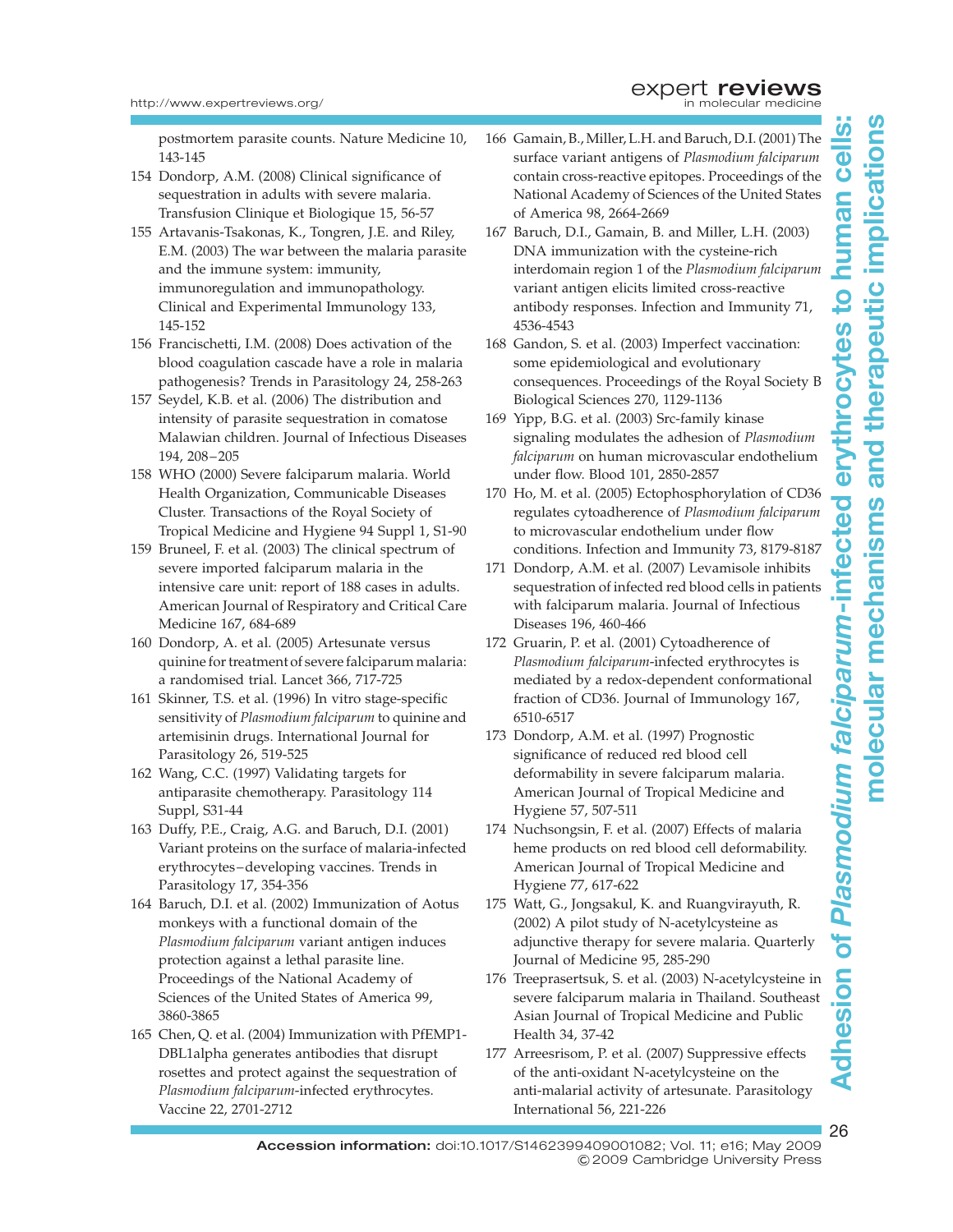- 178 Cooke, B.M. et al. (1998) A recombinant peptide based on PfEMP-1 blocks and reverses adhesion of malaria-infected red blood cells to CD36 under flow. Molecular Microbiology 30, 83-90
- 179 Yipp, B.G. et al. (2003) Recombinant PfEMP1 peptide inhibits and reverses cytoadherence of clinical Plasmodium falciparum isolates in vivo. Blood 101, 331-337
- 180 Dormeyer, M. et al. (2006) Rational design of anticytoadherence inhibitors for Plasmodium falciparum based on the crystal structure of human intercellular adhesion molecule 1. Antimicrobial Agents and Chemotherapy 50, 724-730
- 181 Benelli, R. et al. (2002) Anti-invasive effects of green tea polyphenol epigallocatechin-3-gallate (EGCG), a natural inhibitor of metallo and serine proteases. Biological Chemistry 383, 101-105
- 182 Fassina, G. et al. (2004) Mechanisms of inhibition of tumor angiogenesis and vascular tumor growth by epigallocatechin-3-gallate. Clinical Cancer Research 10, 4865-4873
- 183 Yoda, Y. et al. (2004) Different susceptibilities of Staphylococcus and Gram-negative rods to epigallocatechin gallate. Journal of Infection and Chemotherapy 10, 55-58
- 184 Anstey, N.M. et al. (1996) Nitric oxide in Tanzanian children with malaria: inverse relationship between malaria severity and nitric oxide production/nitric oxide synthase type 2 expression. Journal of Experimental Medicine 184, 557-567
- 185 Lopansri, B.K. et al. (2003) Low plasma arginine concentrations in children with cerebral malaria and decreased nitric oxide production. Lancet 361, 676-678
- 186 Yeo, T.W. et al. (2008) Pharmacokinetics of L-arginine in adults with moderately severe malaria. Antimicrobial Agents and Chemotherapy 52, 4381-4387
- 187 Yeo, T.W. et al. (2008) Recovery of endothelial function in severe falciparum malaria: relationship with improvement in plasma L-arginine and blood lactate concentrations. Journal of Infectious Diseases 198, 602-608
- 188 Yeo, T.W. et al. (2008) Safety profile of L-arginine infusion in moderately severe falciparum malaria. PLoS ONE 3, e2347
- 189 Taoufiq, Z. et al. (2008) Rho kinase inhibition in severe malaria: thwarting parasite-induced collateral damage to endothelia. Journal of Infectious Diseases 197, 1062-1073
- 190 Carlson, J. et al. (1992) Disruption of Plasmodium falciparumerythrocyte rosettes by standard heparin and heparin devoid of anticoagulant activity. American Journal of Tropical Medicine and Hygiene 46, 595-602
- 191 Rowe, A. et al. (1994) Plasmodium falciparum: a family of sulphated glycoconjugates disrupts erythrocyte rosettes. Experimental Parasitology 79, 506-516
- 192 Rogerson, S.J. et al. (1994) Sulfated glycoconjugates as disrupters of Plasmodium falciparum erythrocyte rosettes. American Journal of Tropical Medicine and Hygiene 51, 198-203
- 193 Vogt, A.M. et al. (2006) Release of sequestered malaria parasites upon injection of a glycosaminoglycan. PLoS Pathogens 2, e100
- 194 Kyriacou, H.M. et al. (2007) In vitro inhibition of Plasmodium falciparum rosette formation by Curdlan sulfate. Antimicrobial Agents and Chemotherapy 51, 1321-1326
- 195 Kaneko, Y. et al. (1990) Inhibition of HIV-1 infectivity with curdlan sulfate in vitro. Biochemical Pharmacology 39, 793-797
- 196 Havlik, I. et al. (2005) Curdlan sulphate in human severe/cerebral Plasmodium falciparum malaria. Transactions of the Royal Society of Tropical Medicine and Hygiene 99, 333-340
- 197 Weisman, H.F. et al. (1990) Soluble human complement receptor type I: In vivo inhibitor of complement suppressing post-ischaemic myocardial inflammation and necrosis. Science 249, 146-151
- 198 Keshavjee, S. et al. (2005) A randomized, placebocontrolled trial of complement inhibition in ischemia-reperfusion injury after lung transplantation in human beings. Journal of Thoracic and Cardiovascular Surgery 129, 423-428
- 199 Yazdanbakhsh, K. (2005) Review: complement receptor 1 therapeutics for prevention of immune hemolysis. Immunohematology 21, 109-118
- 200 Ahrens, I., Bode, C. and Peter, K. (2005) Inhibition of platelet activation and aggregation. Handbook of Experimental Pharmacology 443-462
- 201 Bennett, J.S. (2001) Novel platelet inhibitors. Annual Review of Medicine 52, 161-184
- 202 Nacher, M. et al. (2001) Case-control studies on host factors in severe malaria. Trends in Parasitology 17, 253-254
- 203 Montgomery, J. et al. (2006) Genetic Analysis of Circulating and Sequestered Populations of Plasmodium falciparum in Fatal Pediatric Malaria. Journal of Infectious Diseases 194, 115-122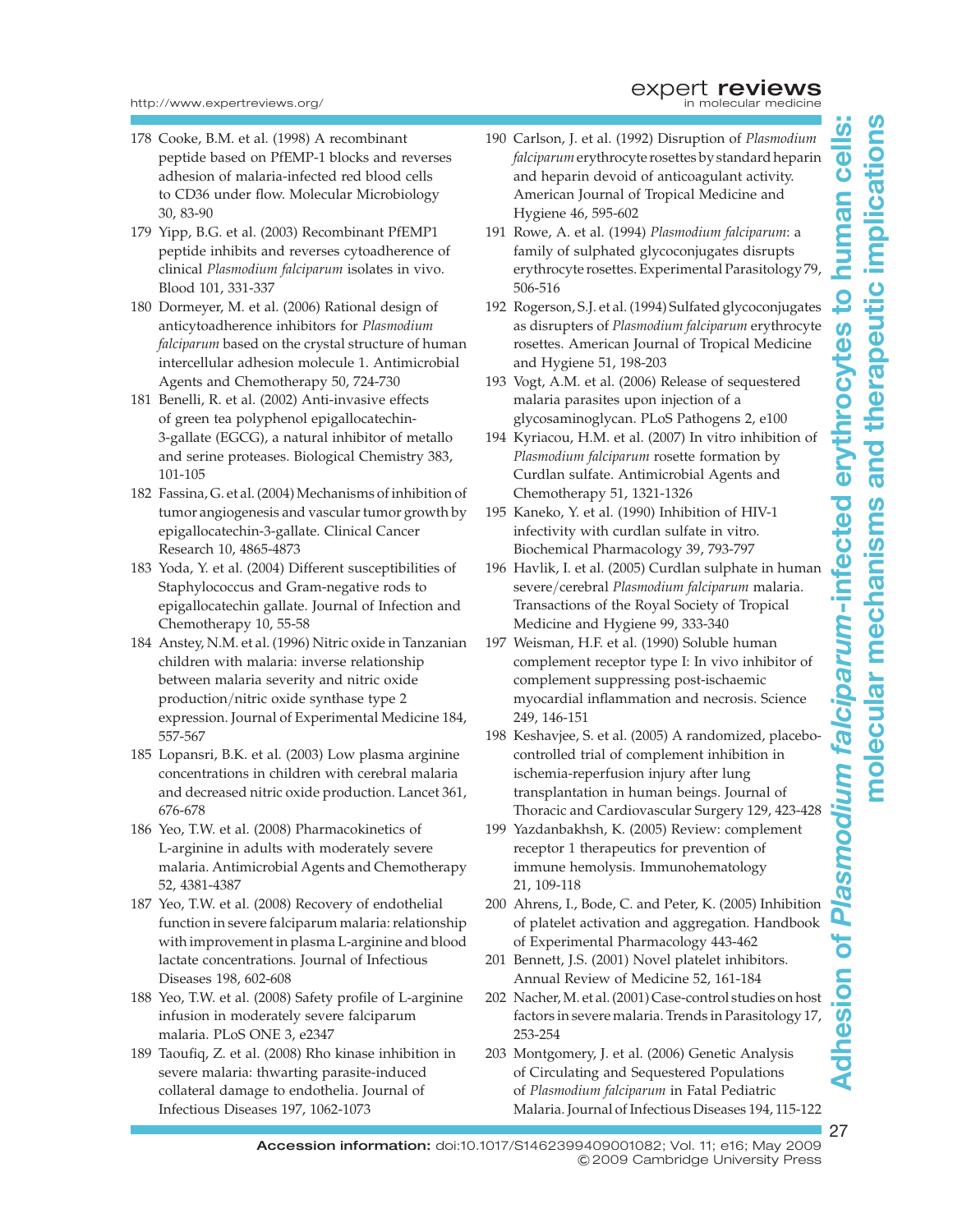- 204 Krishna, S. et al. (1994) Lactic acidosis and hypoglycaemia in children with severe malaria: pathophysiological and prognostic significance. Transactions of the Royal Society of Tropical Medicine and Hygiene 88, 67-73
- 205 Rowe, J.A. et al. (2002) Positive correlation between rosetting and parasitemia in Plasmodium falciparum clinical isolates. American Journal of Tropical Medicine and Hygiene 66, 458-460
- 206 Le Scanf, C. et al. (2008) Rosetting is associated with increased Plasmodium falciparum in vivo multiplication rate in the Saimiri sciureus monkey. Microbes and Infection 10, 447-451
- 207 Clough, B., Atilola, F.A. and Pasvol, G. (1998) The role of rosetting in the multiplication of Plasmodium falciparum: rosette formation neither enhances nor targets parasite invasion into uninfected red cells. British Journal of Haematology 100, 99-104
- 208 Deans, A.M. and Rowe, J.A. (2006) Plasmodium falciparum: Rosettes do not protect merozoites from invasion-inhibitory antibodies. Experimental Parasitology 112, 269-273
- 209 David, P.H. et al. (1983) Parasite sequestration in Plasmodium falciparum malaria: spleen and antibody modulation of cytoadherence of infected erythrocytes. Proceedings of the National Acadamy of Science of the United States of America 80, 5075-5079
- 210 Willimann, K. et al. (1995) In vivo sequestration of Plasmodium falciparum-infected human erythrocytes: a severe combined immunodeficiency mouse model for cerebral malaria. Journal of Experimental Medicine 182, 643-653
- 211 Pettersson, F. et al. (2005) Whole-body imaging of sequestration of Plasmodium falciparum in the rat. Infection and Immunity 73, 7736-7746
- 212 McIntosh, R.S. et al. (2007) The importance of human FcgammaRI in mediating protection to malaria. PLoS Pathogens 3, e72
- 213 Simmons, D.L. (2005) Anti-adhesion therapies. Current Opinion in Pharmacology 5, 398-404
- 214 Aitman, T.J. et al. (2000) Malaria susceptibility and CD36 mutation. Nature 405, 1015-1016
- 215 Ayodo, G. et al. (2007) Combining evidence of natural selection with association analysis increases power to detect malaria-resistance variants. American Journal of Human Genetics 81, 234-242
- 216 Amodu, O.K. et al. (2005) Plasmodium falciparum malaria in south-west Nigerian children: is the polymorphism of ICAM-1 and E-selectin genes contributing to the clinical severity of malaria? Acta Tropica 95, 248-255
- 217 Pain, A. et al. (2001) A non-sense mutation in Cd36 gene is associated with protection from severe malaria. Lancet 357, 1502-1503
- 218 Bellamy, R., Kwiatkowski, D. and Hill, A.V. (1998) Absence of an association between intercellular adhesion molecule 1, complement receptor 1 and interleukin 1 receptor antagonist gene polymorphisms and severe malaria in a West African population. Transactions of the Royal Society of Tropical Medicine and Hygiene 92, 312-316
- 219 Ndiaye, R. et al. (2005) Genetic study of ICAM1 in clinical malaria in Senegal. Tissue Antigens 65, 474-480
- 220 Fry, A.E. et al. (2008) Variation in the ICAM1 gene is not associated with severe malaria phenotypes. Genes and Immunity 9, 462-469
- 221 Kun, J.F. et al. (1999) Association of the ICAM-1Kilifi mutation with protection against severe malaria in Lambarene, Gabon. American Journal of Tropical Medicine and Hygiene 61, 776-779
- 222 Moulds, J.M. et al. (2001) Molecular identification of Knops blood group polymorphisms found in long homologous region D of complement receptor 1. Blood 97, 2879-2885
- 223 Thathy, V. et al. (2005) Complement receptor 1 polymorphisms associated with resistance to severe malaria in Kenya. Malaria Journal 4, 54
- 224 Zimmerman, P.A. et al. (2003) CR1 Knops blood group alleles are not associated with severe malaria in the Gambia. Genes and Immunity 4, 368-373